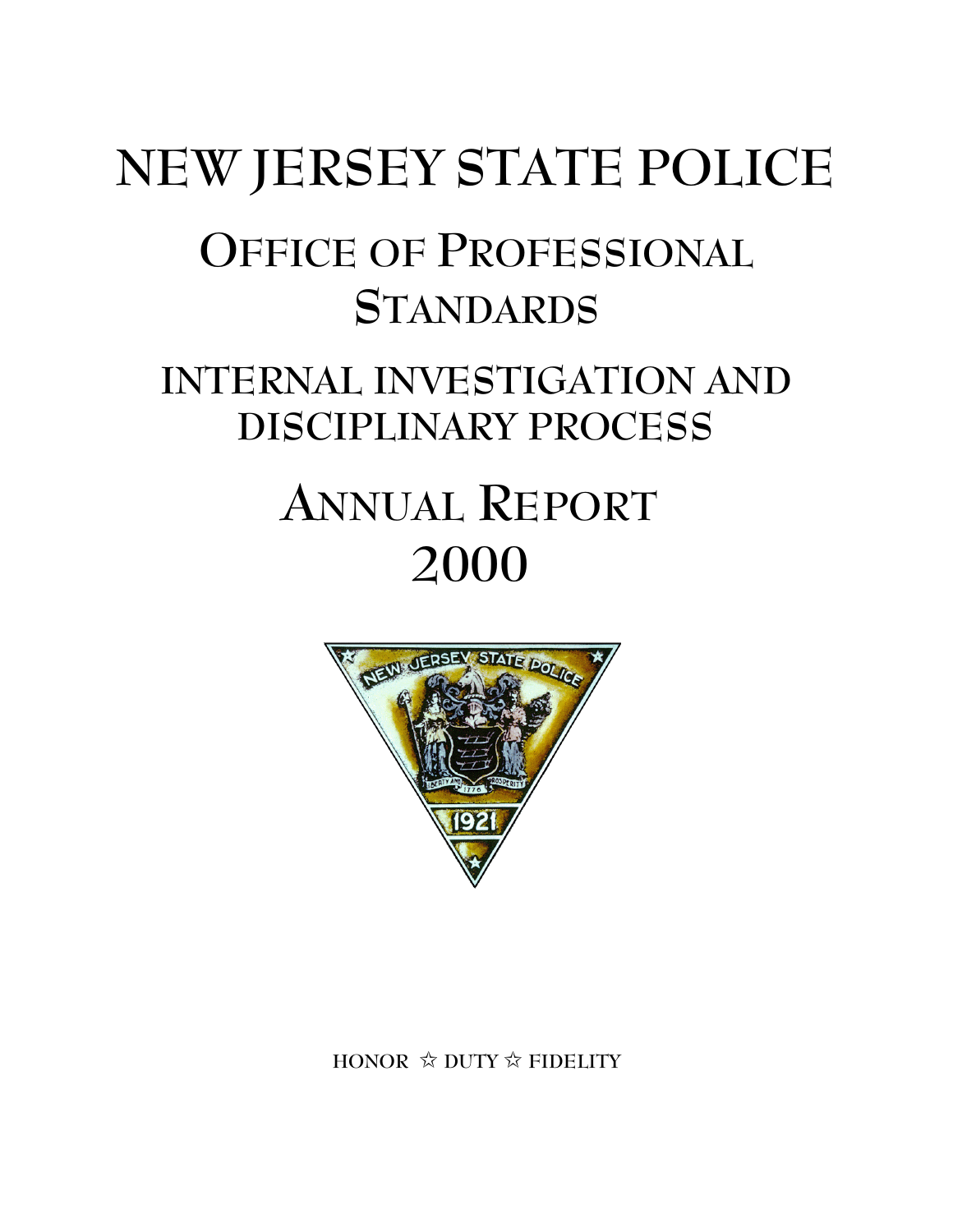#### **TABLE OF CONTENTS**

| CRIMINAL PROCEEDINGS INVOLVING MEMBERS OF THE STATE POLICE  12<br>On-duty Conduct: State Police or Other Law Enforcement Agency Initiated Proceedings  13 |
|-----------------------------------------------------------------------------------------------------------------------------------------------------------|
|                                                                                                                                                           |
|                                                                                                                                                           |
| YEAR 2000 SUMMARY OF NEW COMPLAINTS AND COMPLETED CASES 18                                                                                                |
|                                                                                                                                                           |
| MAJOR INVESTIGATIONS SERIOUS MISCONDUCT BREAKDOWN 20                                                                                                      |
|                                                                                                                                                           |
|                                                                                                                                                           |
|                                                                                                                                                           |
|                                                                                                                                                           |
|                                                                                                                                                           |
|                                                                                                                                                           |
|                                                                                                                                                           |
|                                                                                                                                                           |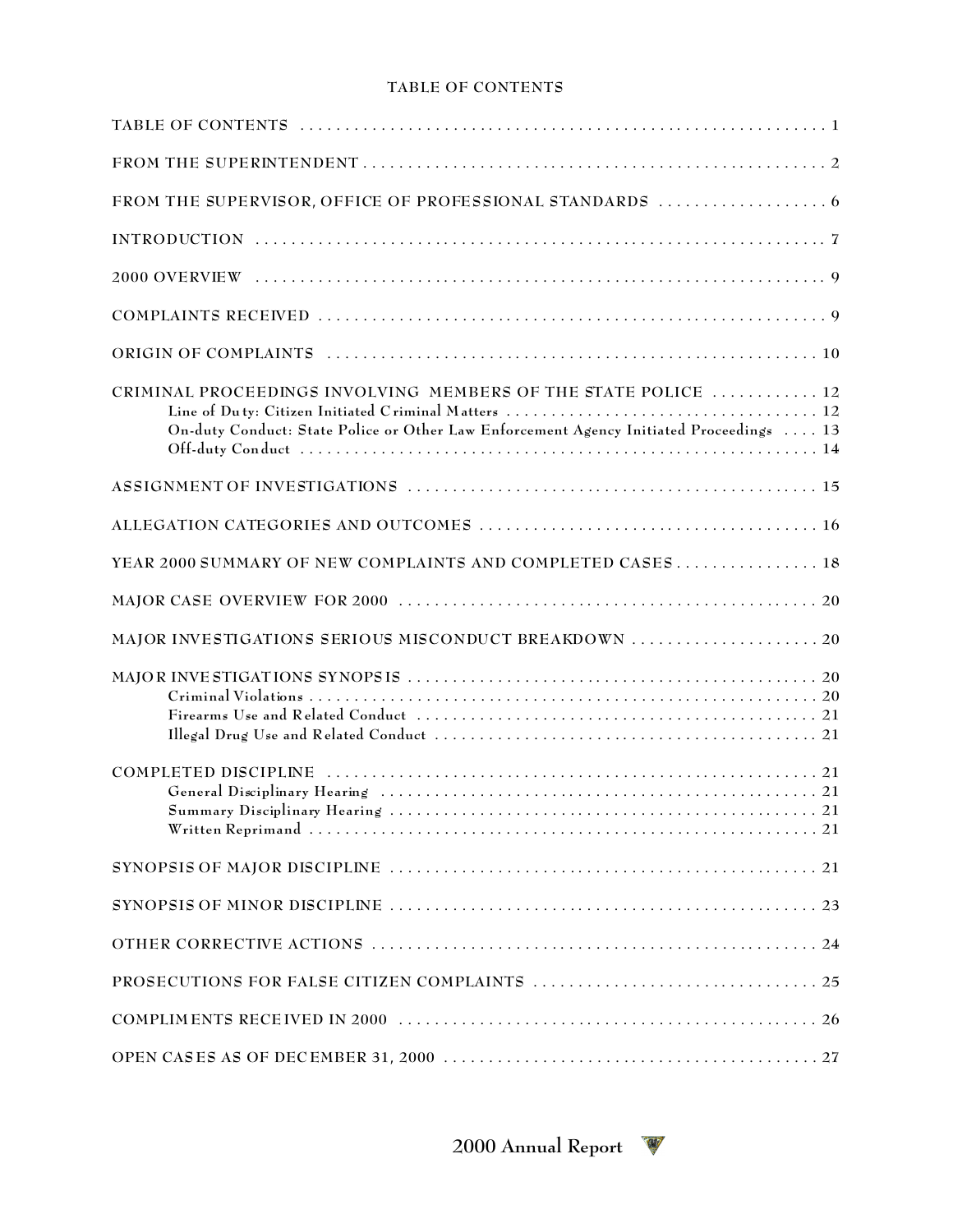## **FROM THE SUPERINTENDENT . . .**

**General H. Norman Schwarzkopf, the first superintendent of the New Jersey State Police set the mission statement for this newly created force on December 5, 1921 by issuing General Order #1 which reads:**

**"It shall be the duty of the members of the New Jersey State Police to prevent crime and pursue and apprehend offenders. Members should bear in mind that the prevention of crime is of greater importance than the punishment of criminals. The force individually and collectively should cultivate and maintain the good opinion of the people of the State by prompt obedience to all lawful commands, by a steady and impartial line of conduct in the discharge of its duties and by cleanly, sober and orderly habits and by a respectful bearing to all classes."**

**The words of General Schwarzkopf clearly demonstrate that he was a man of vision, who understood the true nature of law enforcement. When many today seek to redefine their organization's "mission statement," General Schwarzkopf's words clearly are as important today as they were in 1921. His words speak to the proud tradition that has guided this organization for almost 80 years.** 

**During the year 2000 we added the concept of performing our duties "Constitutionally and with Compassion" to our "Core Value" statement. This brief statement which was originated by former police commissioner Bill Bratton speaks to what I believe the central focus of law enforcement should be during this century. General Order #1 and our newly adopted "core values" statement bring a timeless quality and a continuing sense of mission to each trooper of this organization.** 

**General Schwarzkopf stated, "THE FORCE INDIVIDUALLY AND COLLECTIVELY SHOULD CULTIVATE AND MAINTAIN THE GOOD OPINION OF THE PEOPLE OF THE STATE." This simple statement is paramount to success of any law enforcement agency. Our job is to serve "every" citizen of this state.**

**From the first day of service as Superintendent, I understood that as the leading law enforcement agency of the state, we have a great responsibility to ensure that we in fact policed ourselves to the best of our ability. This understanding has lead to my making our internal affairs process, a model for law enforcement. We have reorganized, we have increased in size, we have provided more career opportunities to the personnel in this area, but most importantly we have stressed the need for thoroughness and impartiality in all we do.**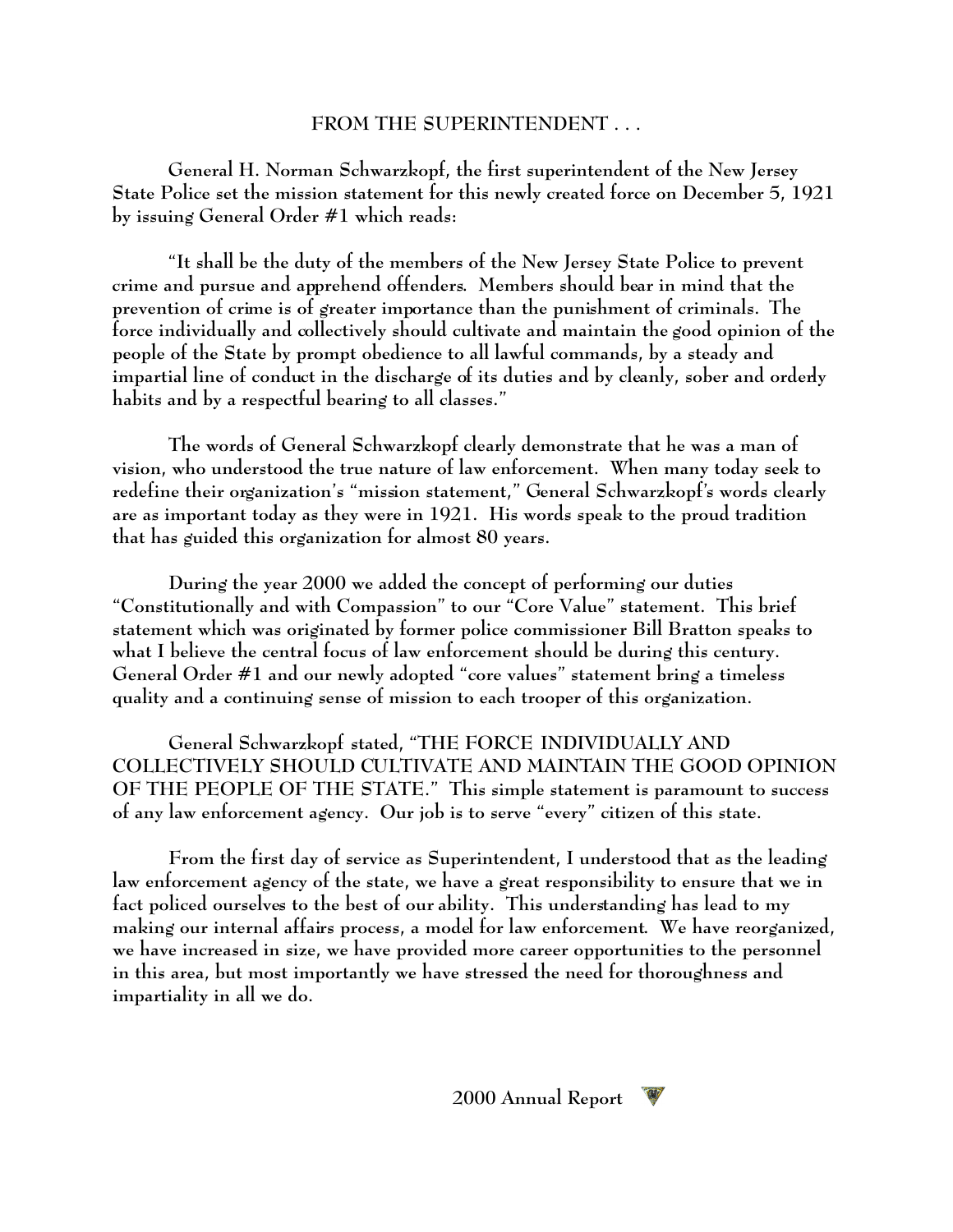**It is my opinion that in the last year we have created an internal affairs unit, the Office of Professional Standards (OPS), that understands and is guided by both General Order #1 and our core value statement. Through OPS we hope to ensure that we maintain the "good opinion of the people of the state." Reviews conducted to date by the Federal monitor and the Office of the Attorney General have reinforced my opinion that we are on track in our efforts.**

**On March 1, 2000, the state police established a new discipline policy for personnel of this Division. It is anticipated that the effects of this policy will be seen during this year as year 2000 cases progress through the system. This report, which is only the second of its kind, is a great improvement over what was released last year. It is my intent to make this an annual report available for review by the public. We believe that demonstrating what we do to police ourselves will in fact aid in "maintaining the good opinion of the people of the state." Just as we have put into place new personnel and new policies in an effort to strengthen our internal affairs system, it is my belief that the disciplinary policy of March 1, 2000 will bring about additional change in the conduct of our personnel.**

**While I believe that we have notable accomplishments in these areas, problems still remain. One issue overshadows everything else. "Timeliness" is a major point in any effective disciplinary system. Our troopers, their Associations, the public, the Federal monitor, the Office of the Attorney General and I all share great concern regarding the time period required to bring internal investigations to conclusion. At the present time we have more than 120 cases that are 12 to 24 months old and 7 cases that are more than 24 months old. In addition, we have 132 cases that are between 4 to 12 months. We are attempting to create a system in which all but the most complex cases are completed within 120 days. This goal, however, will not be accomplished in the short term.**

**It is also important to note that since 1998, internal investigations have increased from 221 to 584 in the year 2000. As can be seen cases had more than doubled. Further, as was stated, we have increased the thoroughness and review of each of these cases. The increase in cases and review process has resulted in a lengthening of the investigative period. We are currently exploring ways to streamline both investigations and the review process.**

**I must also note another very important issue. In reviewing cases that have completed the investigative phase, it has become very apparent to me that we receive numerous complaints that have little or no merit. The mobile video camera has served as a great investigative tool in resolving allegations of misconduct. In 67 cases alone the review of these videotapes has allowed us to expeditiously close investigation. In**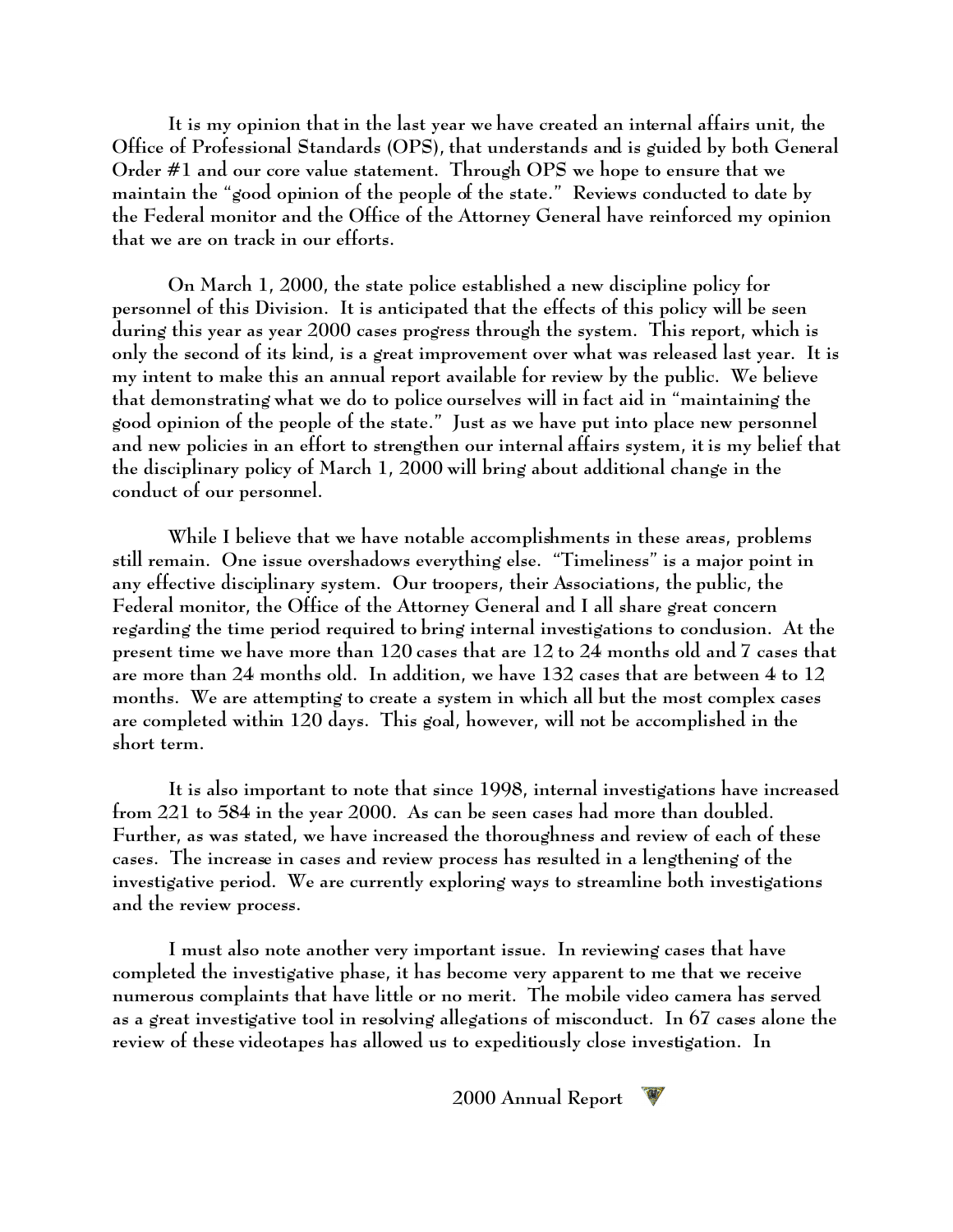**addition, videotapes have been of great assistance in expediting investigations that must be conducted. As you will note in the report, we have moved to prosecute four individuals for filing complaints that were totally without merit.** 

**In the coming year, it is my intent to discuss with the Attorney General and County Prosecutors the merit of bringing additional charges against individuals, who have no basis for their complaints. In order for the state police to meet its goal of resolving cases in a 120-day period, cases that have "no" merit must be reduced. It is clear from investigations conducted in 2000 that a number of individuals have filed complaints in the hopes of resolving or mitigating traffic summonses they have received. The videotapes and even their own statements point directly to this condition.** 

**At the present, I have directed that only in the most unusual circumstances would we request prosecution for false police reports. This fact can be seen in that we have only recommended four prosecutions in more than 937 cases during the last two years. A review of the cases would indicate there are several more in which we could have recommended prosecution.**

**As I have stated the State Police since March 1, 2000 has been subjected to a new discipline system. During each of the last three years the State Police has issued approximately 400,000 summonses or been involved in some type of negative encounter with the public. Further, the issue of "Racial Profiling" and concerns regarding this issue have impacted on the opinion of the citizens of this state. Despite these factors the State Police has received only 469 complaints from outside this agency. While at the same time the State Police has received 537 letters of compliments on its complaint form, 854 letters of appreciation, 29 toll-free hotline calls and 4 e-mail messages in each case the State Police was praised for the work they do on a daily basis.**

**As the current Superintendent, I recognize what General Schwarzkopf said in 1921, we must "maintain the good opinion of the people." We will dedicate ourselves to stronger self-policing. We will make available to the general public information in this regard to ensure they have a vehicle to determine what we are doing. The public also has a part in this matter. They also must not abuse the system for personal gain. I seek to resolve all issues of genuine concern. No State Trooper should be allowed to conduct herself or himself in a manner to bring discredit to this organization. While at the same time, members of the public should note that malicious allegations that have no foundation are also unacceptable and may also be subject to investigation.**

**In closing let me state that my goal is for every citizen and trooper to have complete confidence in this organization as it pertains to fairness. I recognize that as in any family, there will be those that stray from the correct path. We are prepared to**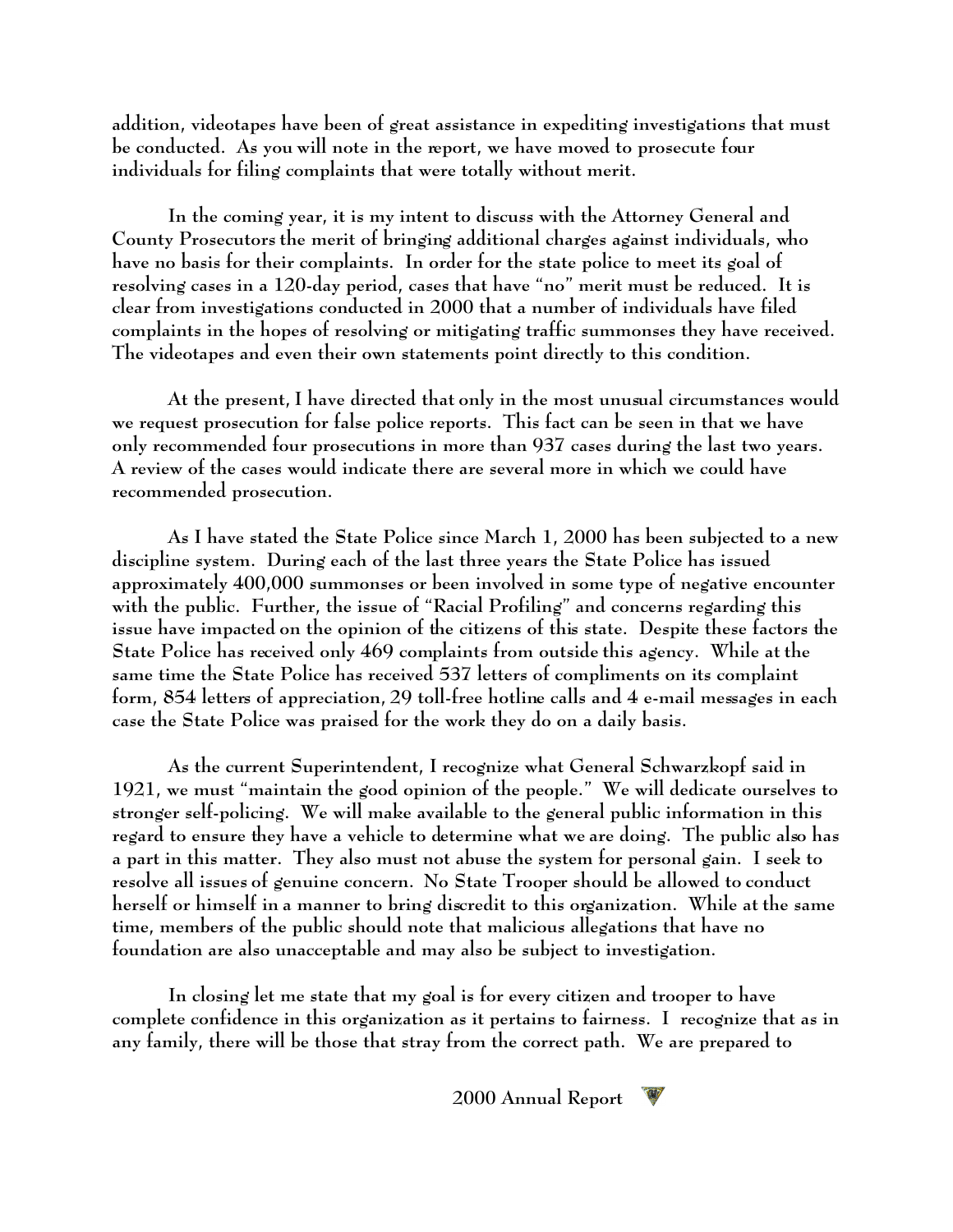**address such issues. We have improved and pledge to continue in our efforts during the current year.**

**Let me again state that I have committed myself to ensure that the words of General Schwarzkopf are embraced in both body and spirit by every member of this Division. We will be guided by his statement that "THE FORCE INDIVIDUALLY AND COLLECTIVELY SHOULD CULTIVATE AND MAINTAIN THE GOOD OPINION OF THE PEOPLE OF THE STATE."**

**Honor, Duty and Fidelity**

**Col. Carson J. Dunbar, Jr. Superintendent New Jersey State Police**

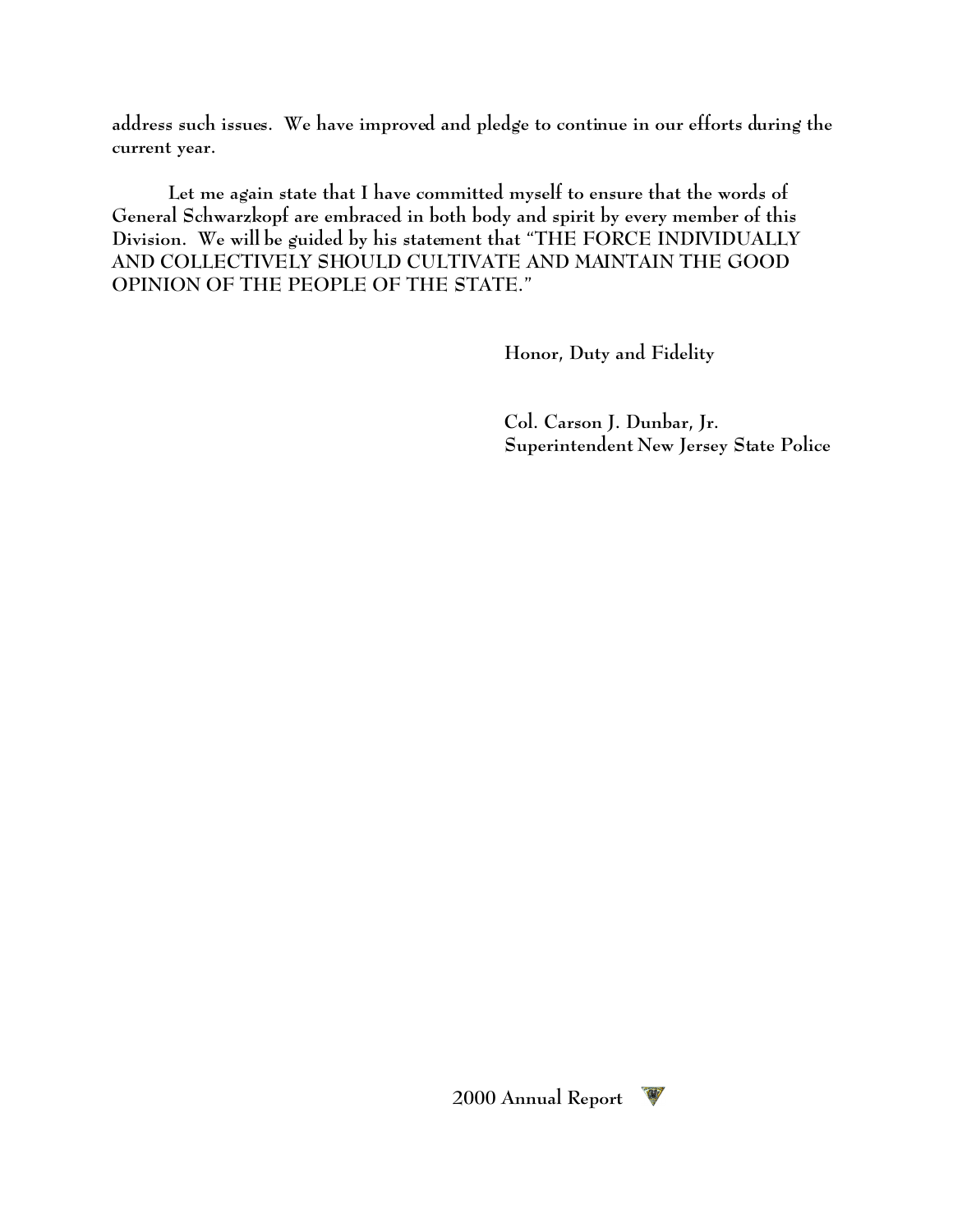#### **FROM THE SUPERVISOR, OFFICE OF PROFESSIONAL STANDARDS . . .**

**This Report is intended to provide the public and members of the Division of State Police an open and candid analysis of complaints against Division personnel. It is also hoped that this Report will increase awareness of the high standards of conduct required of New Jersey State Troopers. The information contained herein should permit the citizen and trooper alike to evaluate the commitment and diligence with which the Division undertakes to maintain both this standard and the confidence and trust of the public in delegating to the State Police the solemn responsibility to police our own.**

**The members of this democratic society have entrusted the police with awesome power and authority over individual rights. These powers must be exercised without abusing individuals or abridging rights. At the same time, police officers, as members of our democratic society, have rights which must be accorded and similarly respected when allegations of misconduct are made against them.**

**The Office of Professional Standards, cognizant of these obligations to citizens and to the individual trooper, will ensure a fair and thorough investigation of allegations of misconduct and violations of rules and regulations. Prompt and thorough investigations provide a service to citizens who may be aggrieved by State Police action. They also protect enlisted members who may have been wrongfully accused. The Office of Professional Standards will continue to strive to develop and maintain citizen and member confidence in the integrity of the process.**

**The Office of Professional Standards is committed to promoting public and member confidence in the ability and obligation of the New Jersey State Police to maintain the high standard of police conduct required of law enforcement officers in a democratic, American society. In doing so, the values and traditions of the New Jersey State Police will be upheld and the Division will continue to maintain its reputation as a leader among law enforcement agencies in the nation.** 

> **Joseph R. Brennan, Major Supervisor Office of Professional Standards New Jersey State Police**

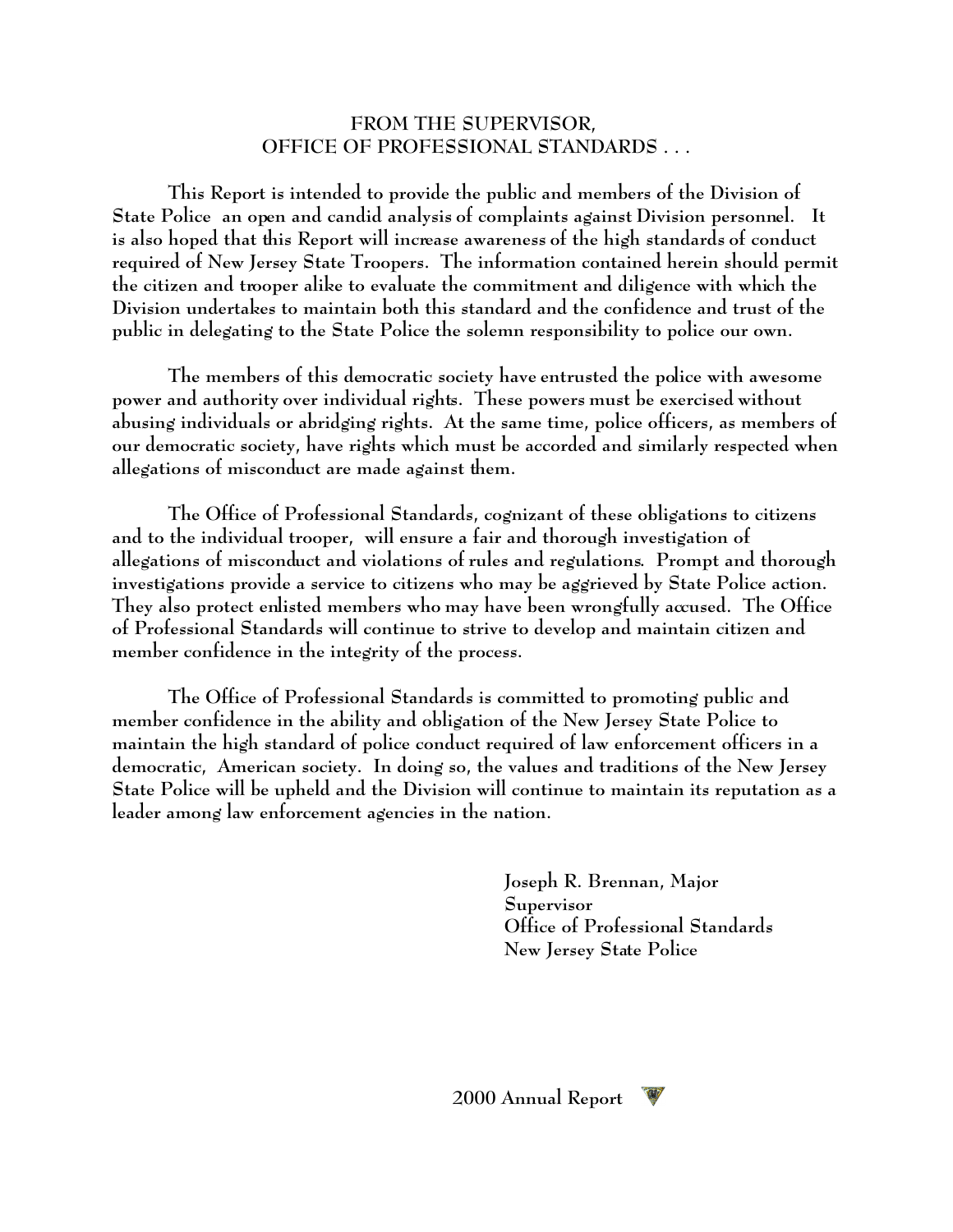## **INTRODUCTION:**

## **THE DISCIPLINARY PROCESS OF THE NEW JERSEY STATE POLICE:**

**The New Jersey State Police is a full service, statewide police organization. During 2000, the sworn compliment was 2,625 at its highpoint. Over the year, troopers of the State Police were involved in hundreds of thousands of police citizen contacts. Many of these interactions were routine. Many involved stressful and critical situations.** 

**The disciplinary system of the New Jersey State Police is unique within the state. The New Jersey Supreme Court has recognized:**

**Unlike the comparably routine issues of discipline that might arise in connection with employees in other departments of state government, the discipline of state troopers implicates not only the proper conduct of those engaged in the most significant aspects of law enforcement, involving the public safety and the apprehension of dangerous criminals, but also the overall effectiveness, performance standards, and morale of the State Police. As such, discipline of state troopers involves the most profound and fundamental exercise of managerial prerogative and policy.** 

**State of New Jersey v. State Troopers Fraternal Association, 134 N.J. 393, 416 (1993)**

**The New Jersey State Police accepts, reviews and responds to all complaints received from the public. These include anonymous complaints, complaints from third party witnesses and complaints from parties not directly involved in the incident from which an allegation arises. Notwithstanding the occurrence of citizens requesting to withdraw a previously made complaint, the investigation is continued with or without the assistance of the citizen making the complaint. The investigative process assesses the propriety of all conduct during the incident in which the alleged misconduct occurred. If during the course of an investigation there is an indication that misconduct occurred other than that alleged, the Division also investigates the additional potential misconduct to its logical conclusion.**

**The State Police, as an employer, is made up of over 3,700 employees including the aforementioned sworn members and the Division's civilian professional and support personnel. Due to the unique mission of the State Police, the Office of Professional Standards handles complaints from the public about a troopers conduct, allegations of criminal conduct on the part of a member and also adjudicates routine employee**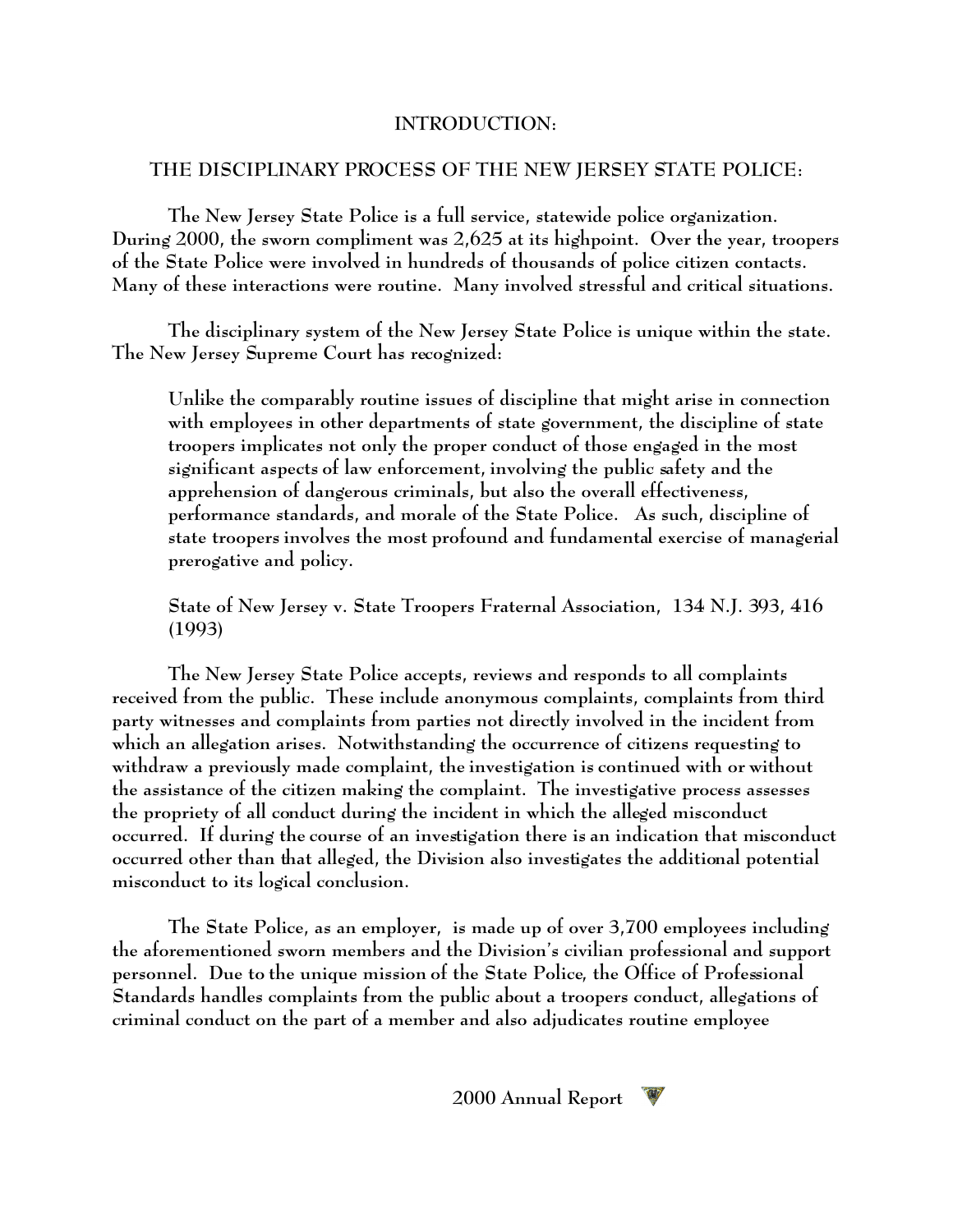**discipline handled for other state and local employees as personnel matters under New Jersey Department of Personnel rules and regulations.**

**The statistics and cases embodied in this report represent all disciplinary matters involving troopers. It would be inaccurate to attribute the sum of these statistics and cases to allegations arising from citizen complaints alleging line of duty misconduct on the part of a trooper.**

**During the year 2000, significant initiatives and events have taken place to enhance the internal affairs and disciplinary process and to increase public confidence. The reorganization of the office formerly known as the Internal Affairs Bureau to establish the Office of Professional Standards moved the investigative and adjudication functions from the Division Staff Section and placed them under the control of a Major reporting directly to the Superintendent. The Office of State Police Affairs, Office of the Attorney General, was established in 1999 by the Attorney General as an external entity to the State Police that works jointly with the Division reviewing all complaints, investigations and adjudications handled by the Office of Professional Standards. The Office of State Police Affairs also has the authority and staff to conduct its own investigations as well as to handle matters at the request of the State Police.**

**Under the consent decree entered into between the United States and the State of New Jersey on December 30, 1999, federal monitors have access to and the ability to review and request additional work on all internal investigations. State Police Affairs, the Office of Professional Standards and the federal monitors worked together during 2000 reviewing internal investigations and the disciplinary process and have endeavored to improve the system even further. This joint effort continues during 2001.**

**The commitment by the State of New Jersey, the Attorney General and the Superintendent to the most thorough and fairest system possible is demonstrated by the increase in investigative and support personnel assigned to the Office of Professional Standards and the development and acquisition of a state of the art information technology case tracking system.**

**In January 1998, the former Internal Affairs Bureau consisted of 19 persons, sworn and civilian. This included seven investigators. As of January 21, 2001, the newly established Office of Professional Standards was made up of 54 persons. Of this number, 23 are full time, experienced investigators. Additionally, the authorization exists to hire 5 professional support personnel and the selection process is currently ongoing.** 

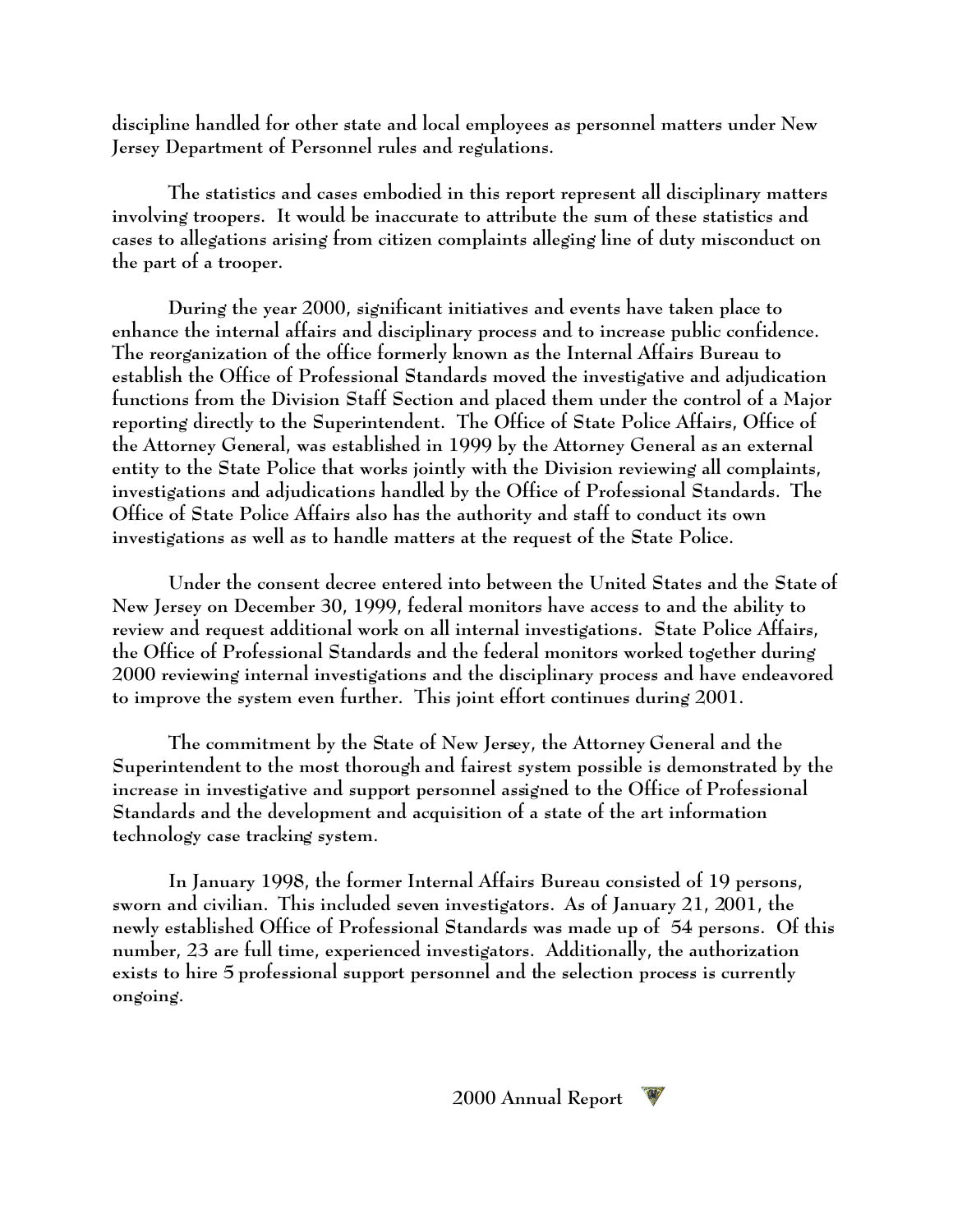#### **2000 OVERVIEW:**

#### **COMPLAINTS RECEIVED:**

**The Intake Unit of the Office of Professional Standards is responsible for receiving, documenting and processing all complaints alleging misconduct or a violation of State Police rules and regulations against sworn members of the New Jersey State Police. This includes complaints made by citizens as well as employment related disciplinary matters.**

**During the year 2000, 584 complaints were received and processed by this unit compared with 353 complaints in 1999 and 223 complaints in 1998. This represents a 65% increase in the number of complaints received in the year 2000 over those received in the year 1999.** 

**The increase in the number of complaints may be attributed in some part to the media attention that the State Police has received. Additionally, an aggressive outreach campaign was initiated in late 1999 educating the public as to how to make a complaint against or submit a compliment for a member of the Division. Posters and signs describing the complaint process have been placed in every State Police facility and state operated highway service area. Additionally, every on-duty member interacting with the public carries informational brochures and compliment complaint forms which must be provided to anyone who objects to the troopers conduct. Also, during 1999, the State Police instituted and advertised the toll free hot line available twenty-four hours which goes directly to the Office of Professional Standards. Finally, the Office of State Police Affairs within the Office of the Attorney General, external to the State Police, accepts and investigates complaints and provides an alternative to citizens concerned about complaining directly to the State Police. Each of these initiatives has given the Division and the citizen significantly more opportunities to provide feedback, compliments or complaints about the operation of the Division and its personnel. Therefore, an increase in the number of complaints is a logical outcome of these efforts.**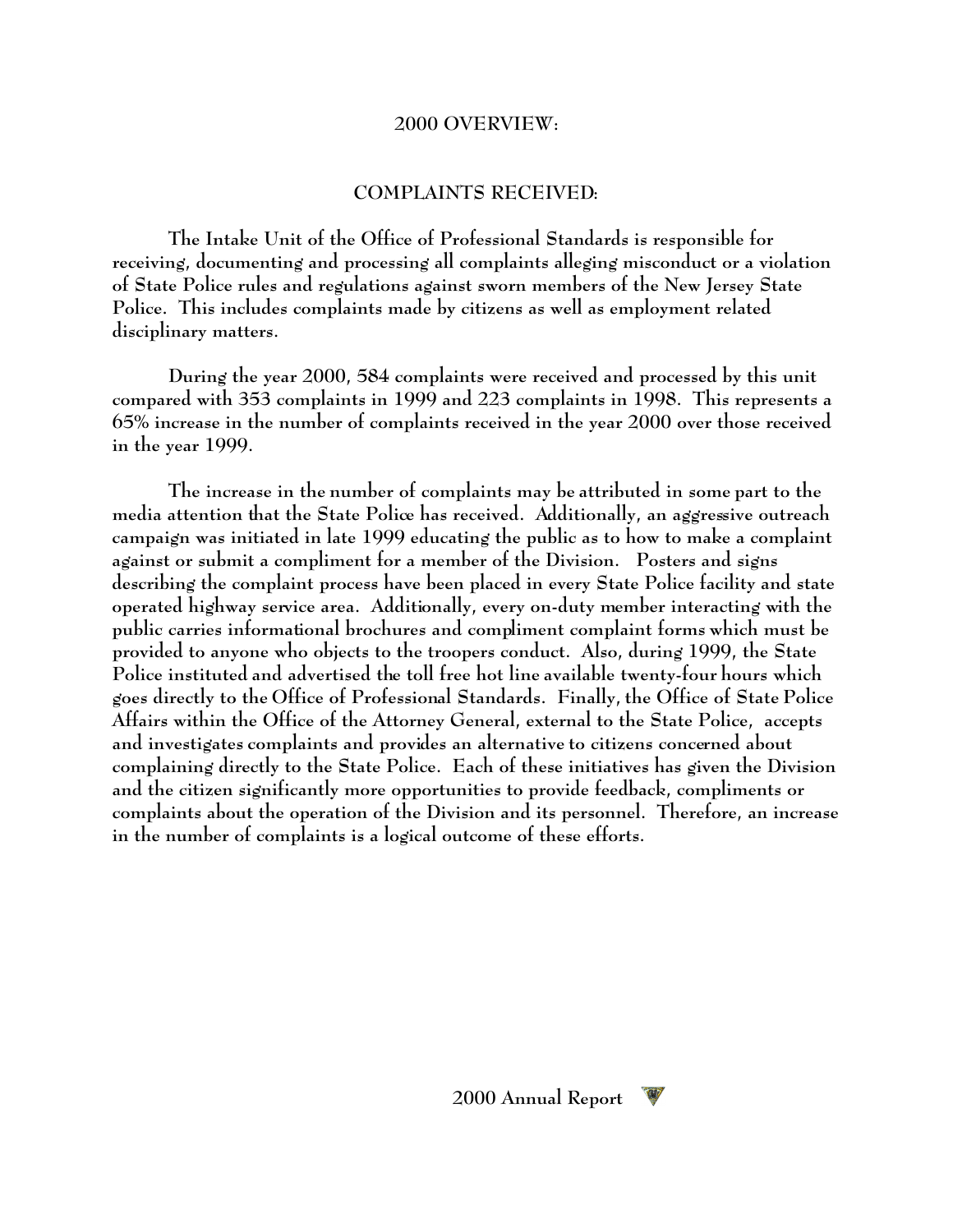

**Three Year Comparison of Complaints Received**

## **ORIGIN OF COMPLAINTS:**

**Of the 584 complaints received and processed in 2000, 469 were initiated by members of the public, and 115 were initiated internally. Of the complaints initiated by the public, 266 or 57% were initiated by citizens who had been arrested (56) or issued a motor vehicle summons (210) by a member of the state police. Six complaints were initiated as a result of an allegation of off-duty conduct relating to domestic violence. The remaining 197 or 42% of the externally initiated complaints were by citizens who were not arrested nor had they received any type of motor vehicle summons.**

**In 1999, of the 353 total complaints, 250 were initiated by members of the public and 103 were initiated internally. Of the 223 total complaints initiated in 1998, 162 were initiated by members of the public and 61 were initiated internally.**

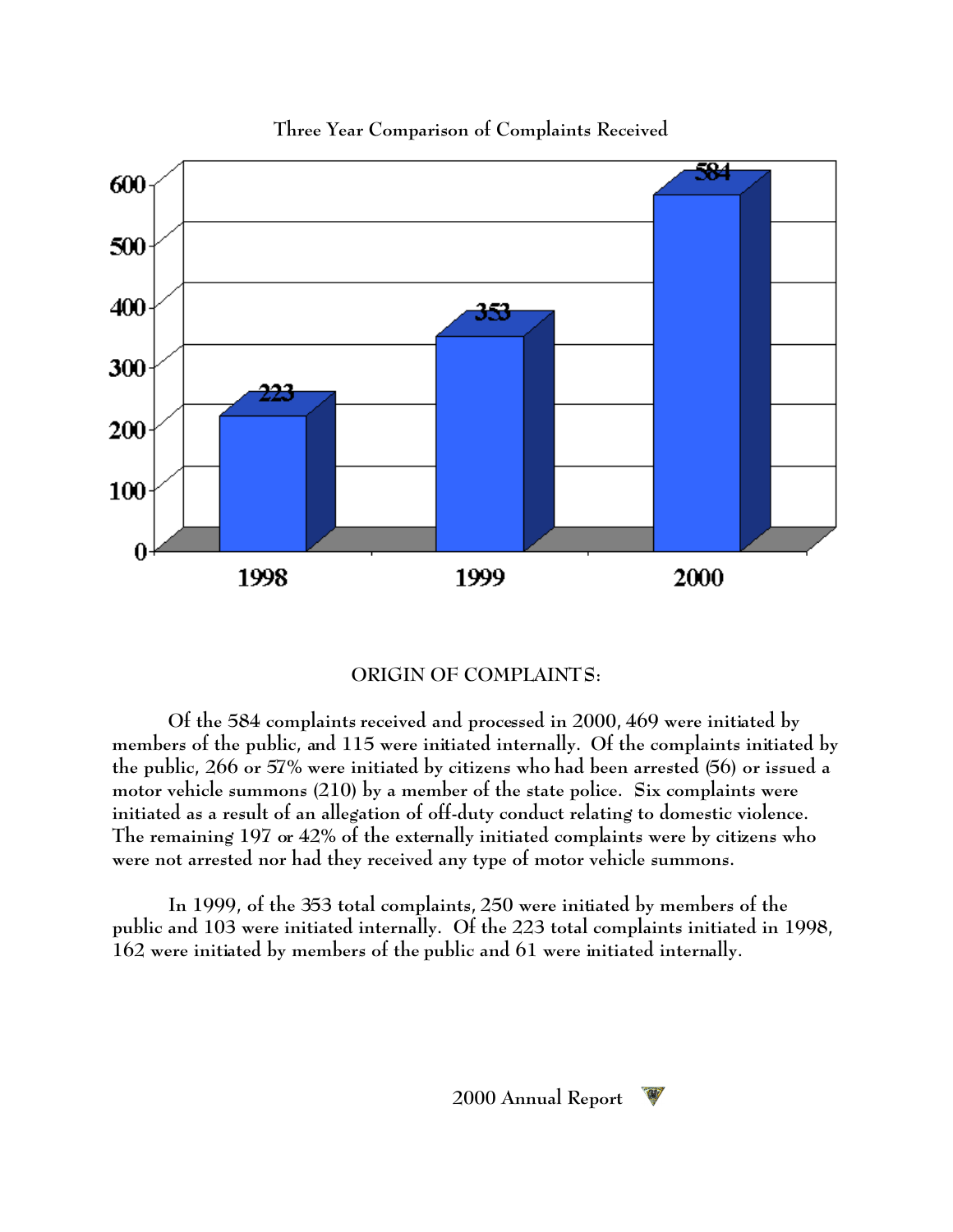

**Three Year Comparison of Citizen Initiated and State Police Initiated Complaints**

W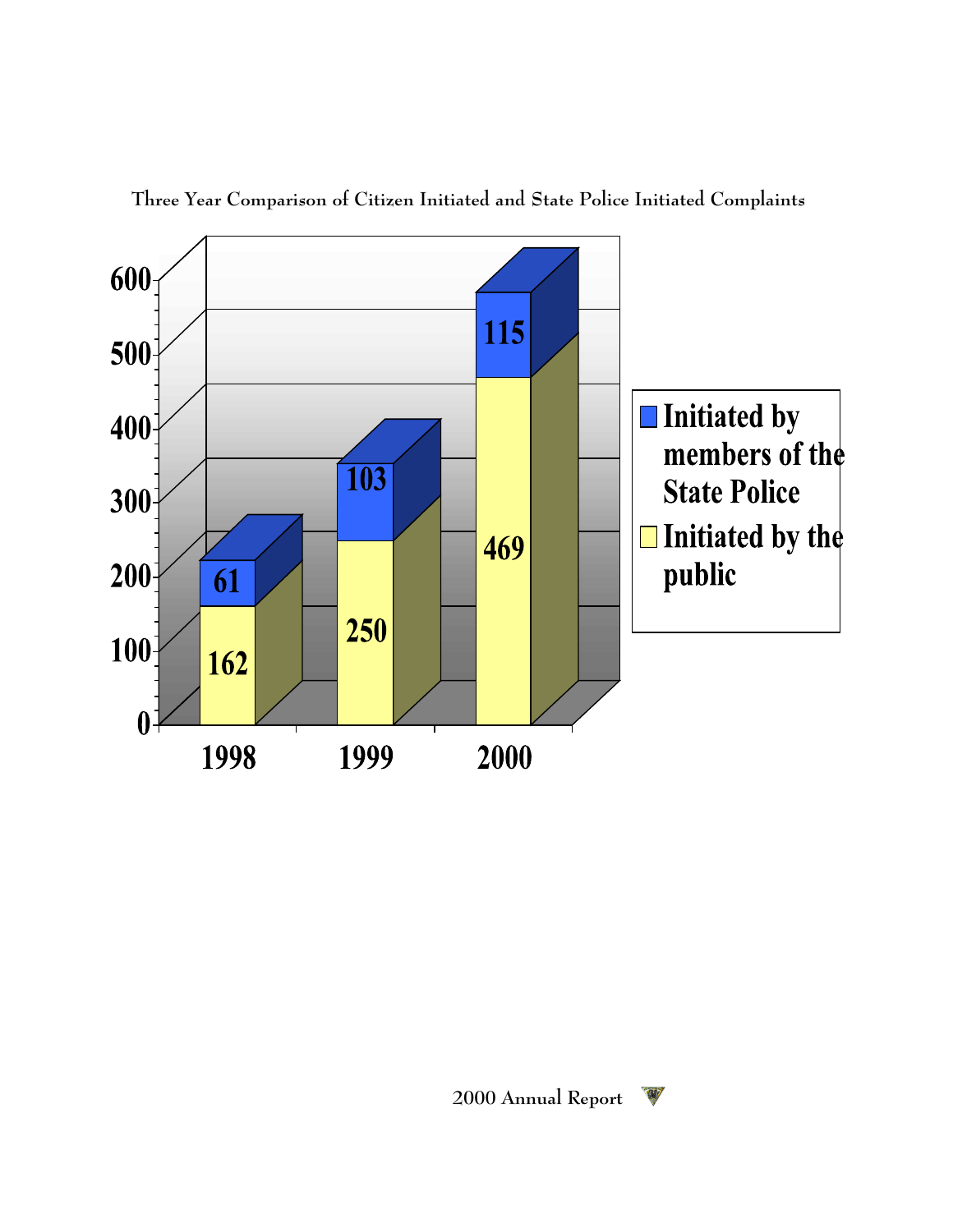## **CRIMINAL PROCEEDINGS INVOLVING MEMBERS OF THE STATE POLICE:**

**The Office of Professional Standards investigates all matters where a member of the State Police has become the subject of a criminal proceeding. Criminal proceedings arise in a variety of ways. They can be initiated as a result of an investigation by Office of Professional Standards personnel; they may be the result of state or federal criminal investigations; they may arise from off-duty matters; or they may be the result of counter-complaints filed against a trooper by a defendant after the defendant has been arrested or charged by a trooper. Each matter represented below is the subject of a pending internal investigation.**

**Between January 1, 2000 and December 31, 2000, the following criminal complaints were signed or were pending against members of the Division:**

#### **Line of Duty: Citizen Initiated Criminal Matters**

**The following criminal charges were filed against members of the Division for incidents alleged to occur on-duty. Most were filed by individuals, (not law enforcement agencies) who were charged with motor vehicle and/or criminal offenses by the member. These cases have been reviewed, and it was administratively determined or pending determination that the member's actions were within the scope of official duties and legally defendable.**

**Member was charged with Harassment. This matter is pending court.**

**Member was charged with 2 counts of Aggravated Assault and 1 count of Harassment. This matter is pending court.**

**Member was charged with Assault. This matter is pending court.**

**Member was charged with Assault and Criminal Trespass. This matter is pending court.**

**Two members were charged with Simple Assault. These charges are pending court.**

**Member was charged with Harassment. The charge was dismissed.**

**Member was charged with Harassment. The member was found Not Guilty.**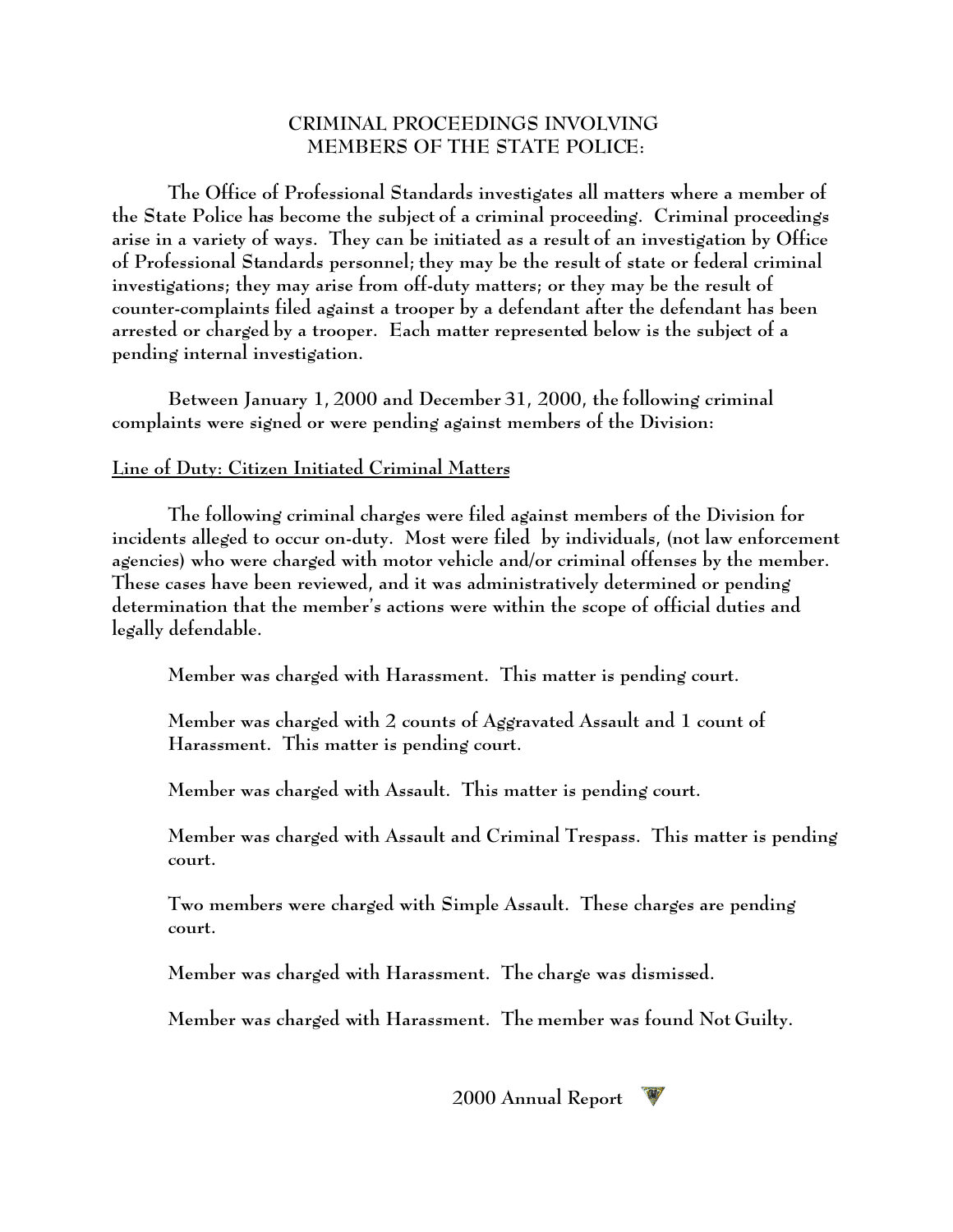**Member was charged with Assault. This charge was Administratively Dismissed.**

**Member was charged with Assault. The member was found Not Guilty.**

**Member was charged with Assault. The member was found Not Guilty.**

**Member was charged with Harassment, Assault, and Improper Behavior. The member was found Not Guilty.**

**Member was charged with Aggravated Assault. This charge was Administratively Dismissed.**

**Member was charged with Aggravated Assault. This charge was Administratively Dismissed.**

**On-duty Conduct: State Police or Other Law Enforcement Agency Initiated Proceedings**

**In these cases, a member has been criminally charged by the State Police or other law enforcement agency and/or there has not been a finding that the member's behavior was within the scope of the member's official duties:**

| DATE OF OFFENSE | <b>CRIME/OFFENSE</b>           | STATUS (as of January<br>16, 2001                                                     |
|-----------------|--------------------------------|---------------------------------------------------------------------------------------|
| 5/22/2000       | Assault                        | Pending Court                                                                         |
| 2/6/2000        | Terroristic Threats<br>Assault | Dismissed 5/17/2000                                                                   |
| 1/27/2000       | Theft                          | Guilty 12/18/2000<br>Pending Disciplinary<br>Action                                   |
| 12/17/1999      | Assault                        | Guilty<br>8/1/2000;<br>Resigned 11/1/2000 Prior<br>to the Imposition of<br>Discipline |

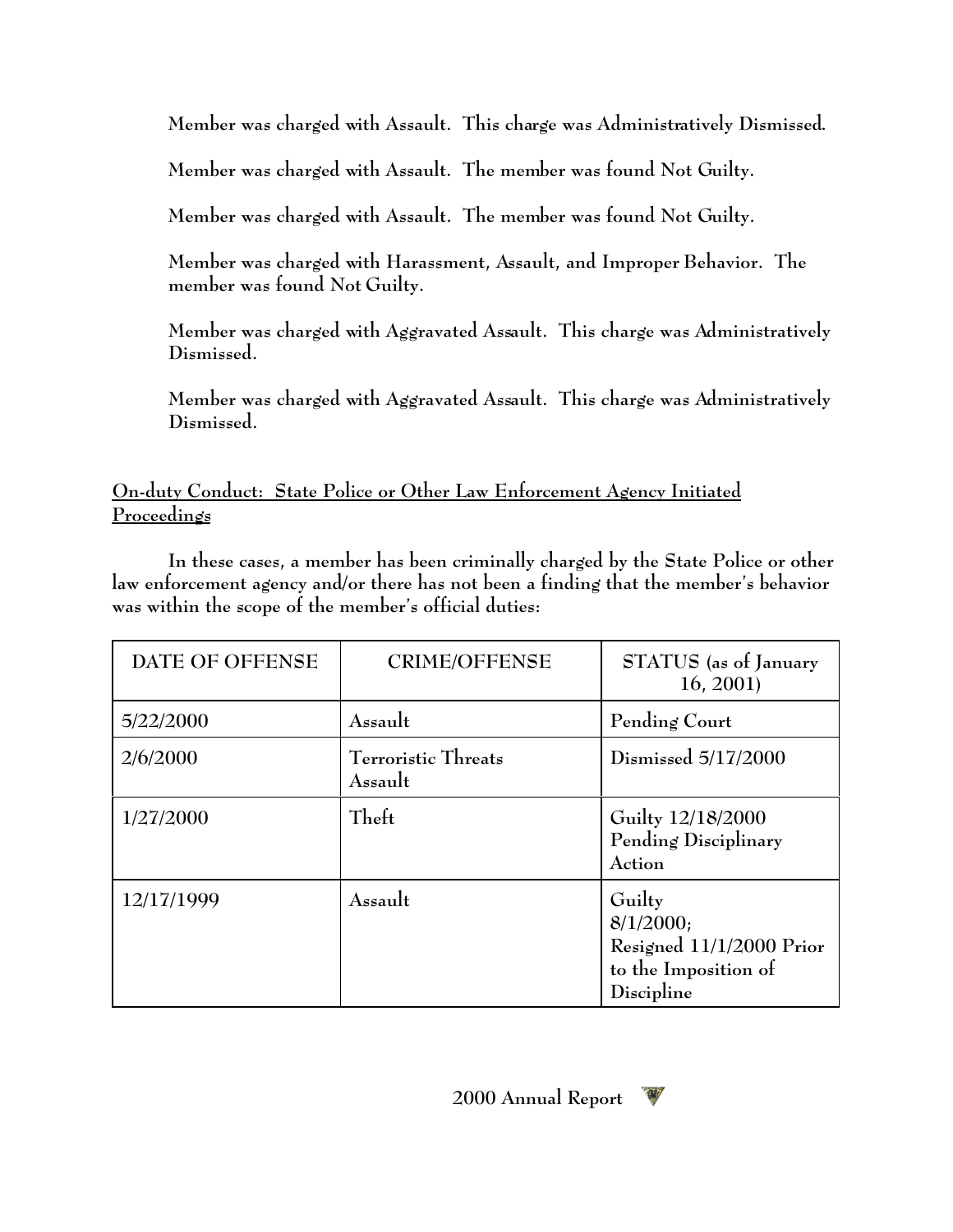| 4/19/1999 | Official Misconduct<br><b>Attempted Murder</b><br>Aggravated Assault<br>Tampering With Public<br>Records | Pending Trial                                                     |  |  |
|-----------|----------------------------------------------------------------------------------------------------------|-------------------------------------------------------------------|--|--|
| 4/19/1999 | Official Misconduct<br><b>Attempted Murder</b><br>Aggravated Assault<br>Tampering With Public<br>Records | Pending Trial                                                     |  |  |
| 2/21/99   | Assault<br>Harassment                                                                                    | Not Guilty 8/15/2000                                              |  |  |
| 1/16/98   | Official Misconduct<br>Bribery<br>Gifts to Public Servants                                               | Guilty 5/24/1999<br>Dismissed from the<br>Division on $5/16/2000$ |  |  |

## **Off-duty Conduct:**

**These cases represent criminal or disorderly persons offenses filed against Division members acting in an off duty capacity and not related in any way to the performance of their State Police duties.**

**Member was charged with Simple Assault. This charge was Administratively Dismissed.**

**Member was charged with Obstructing the Administration of Law and Failure to Disperse. This matter is pending court.**

**Member was charged with Criminal Trespass and Criminal Mischief. These charges were dismissed.**

**Member was charged with Assault. This charge was Administratively Dismissed.**

**Member was charged with Simple Assault. This charge was Administratively Dismissed.**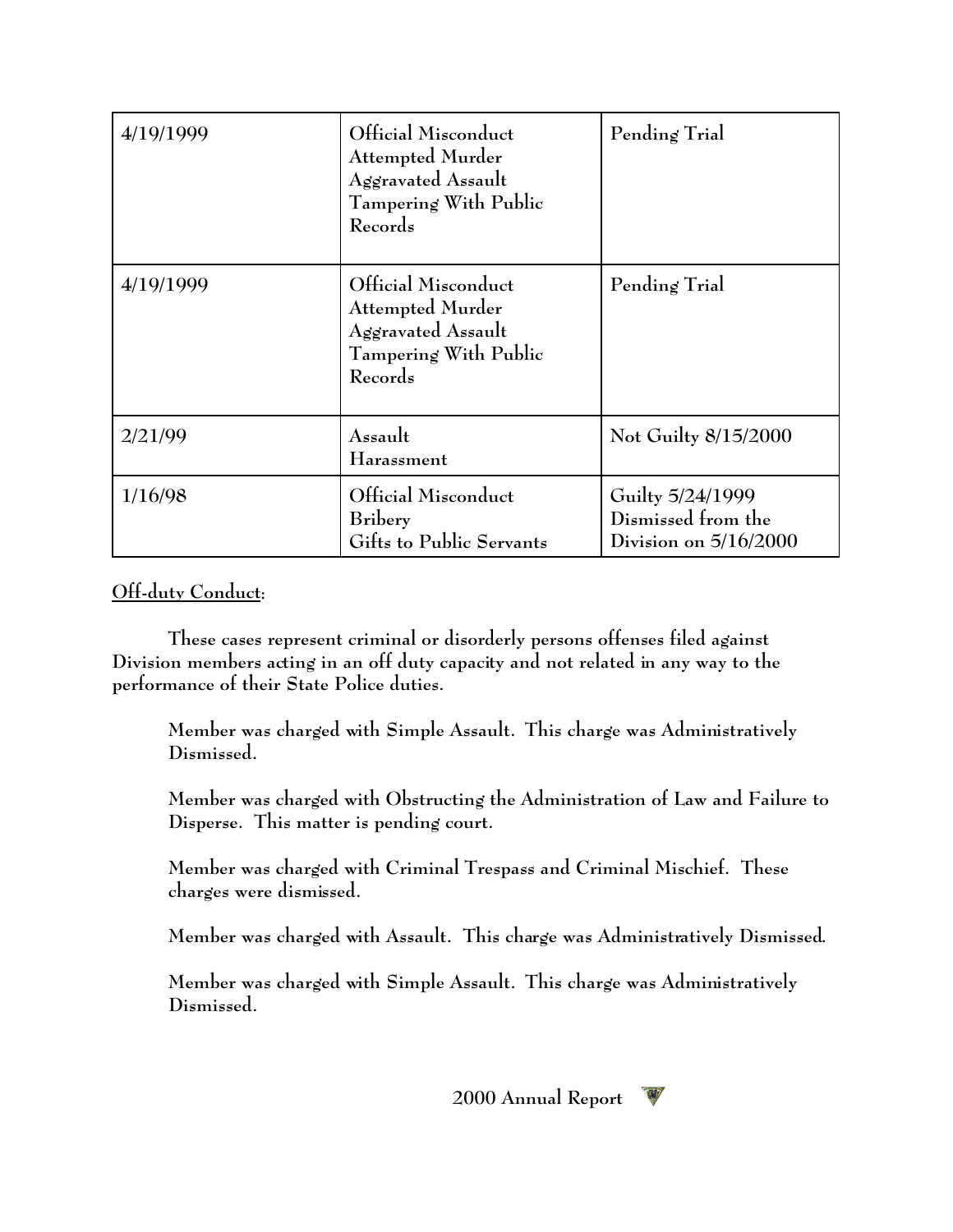**Member was charged with Aggravated Assault W/Firearm and Possession of a Weapon for Unlawful Purpose. The member was found Not Guilty at jury trial.**

**Member was charged with Criminal Mischief and Possession of Weapon for Unlawful Purpose. These charges are pending court.**

**Member was charged with Terroristic Threats and Assault. These charges were Dismissed.**

**Member was charged with Possession of CDS (Cocaine) and Possession of Narcotic Paraphernalia. The member was admitted to Pre-Trial Intervention Program and was subsequently dismissed from the Division for related violations.**

**Member was charged with Assault. The member was found Not Guilty.**

**Member was charged with Assault and Harassment. The member was found Not Guilty.**

**Member was charged with Harassment, Assault and Improper Behavior. The member was found Not Guilty.**

**Member was charged with Threat to Kill, Assault, and Disorderly Conduct. These charges were Administratively Dismissed.**

**Member was charged with Aggravated Manslaughter, Vehicular Homicide, and Aggravated Assault. This matter is pending court.**

## **ASSIGNMENT OF INVESTIGATIONS:**

**Of the year 2000 complaints, 378 were assigned for investigation to members of the Office of Professional Standards, 19 were referred to the Office of State Police Affairs for investigation, and 187 were assigned to other State Police supervisory personnel for investigation.**

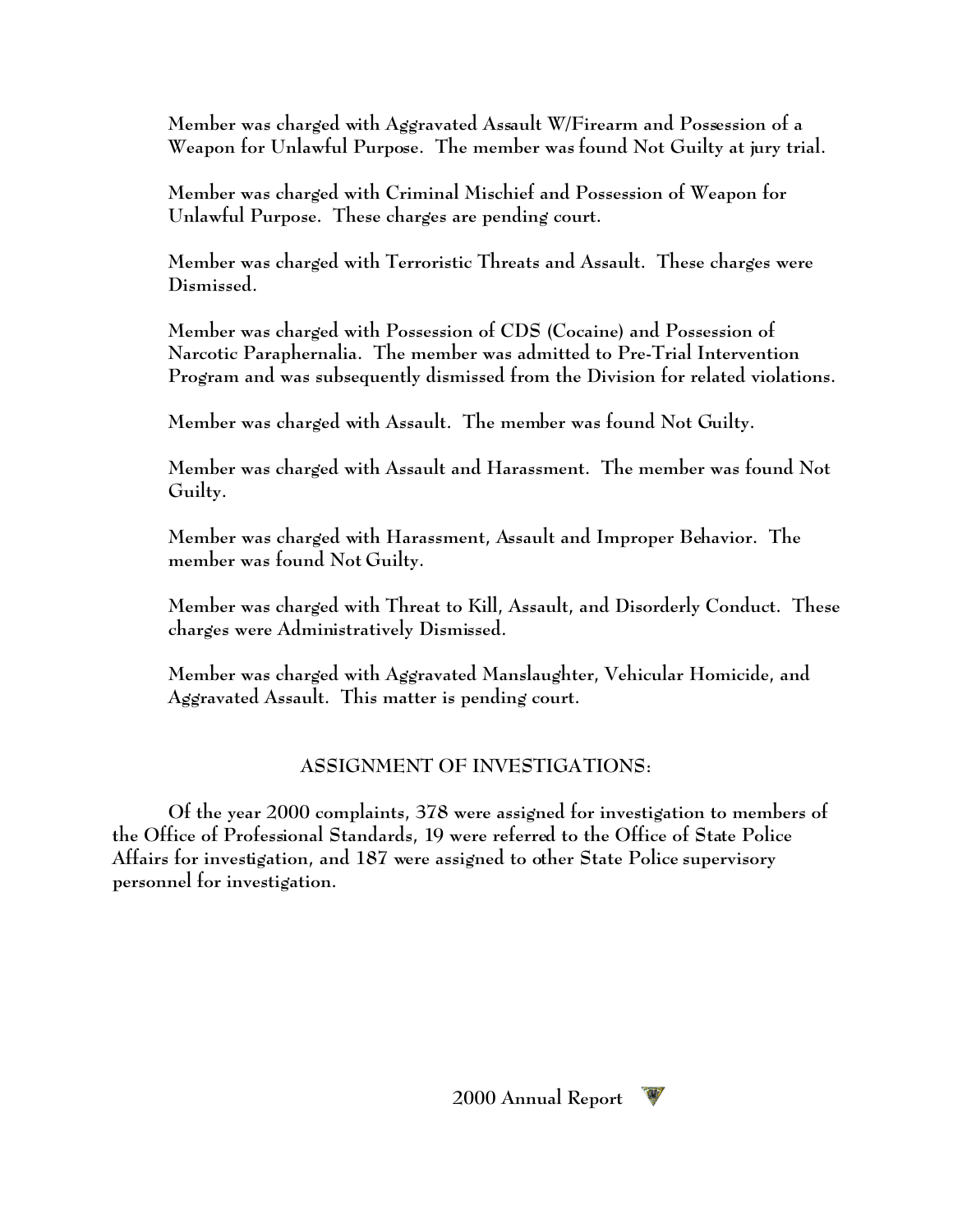## **ALLEGATION CATEGORIES AND OUTCOMES:**

**All complaints are categorized based on the alleged offense. As of September 1, 2000, completed investigations, upon review by the Superintendent, are determined to have one of the following four dispositions:**

| Substantiated:         | an allegation is determined to be "substantiated" if a<br>preponderance of the evidence shows a member violated<br>State Police rules, regulations, protocols, standard operating<br>procedures, directives, or training               |
|------------------------|----------------------------------------------------------------------------------------------------------------------------------------------------------------------------------------------------------------------------------------|
| Unfounded:             | an allegation is determined to be "unfounded" if a<br>preponderance of the evidence shows that the alleged<br>misconduct did not occur.                                                                                                |
| Exonerated:            | an allegation is determined to be "exonerated" if a<br>preponderance of the evidence shows that the alleged conduct<br>did occur but did not violate State Police rules, regulations,<br>operating procedures, directives or training. |
| Insufficient evidence: | an allegation is determined to be "insufficient evidence"<br>where there is insufficient evidence to decide whether the<br>alleged act occurred.                                                                                       |
|                        | Prior to September 1, 2000, completed investigations, upon review by the                                                                                                                                                               |

**Prior to September 1, 2000, completed investigations, upon review by the Superintendent, were determined to have one of the following three dispositions:**

| Substantiated:   | an allegation was determined to be "substantiated" if a<br>preponderance of the evidence showed a member violated<br>State Police rules, regulations, protocols, standing operating<br>procedures, directives, or training |
|------------------|----------------------------------------------------------------------------------------------------------------------------------------------------------------------------------------------------------------------------|
| Unfounded:       | an allegation was determined to be "unfounded" if a<br>preponderance of the evidence shows that the alleged<br>misconduct did not occur or that the member's actions were<br>justified, legal, and proper.                 |
| Unsubstantiated: | an allegation was determined to be "unsubstantiated" if the<br>investigation produced insufficient information to prove or<br>disprove the allegation.                                                                     |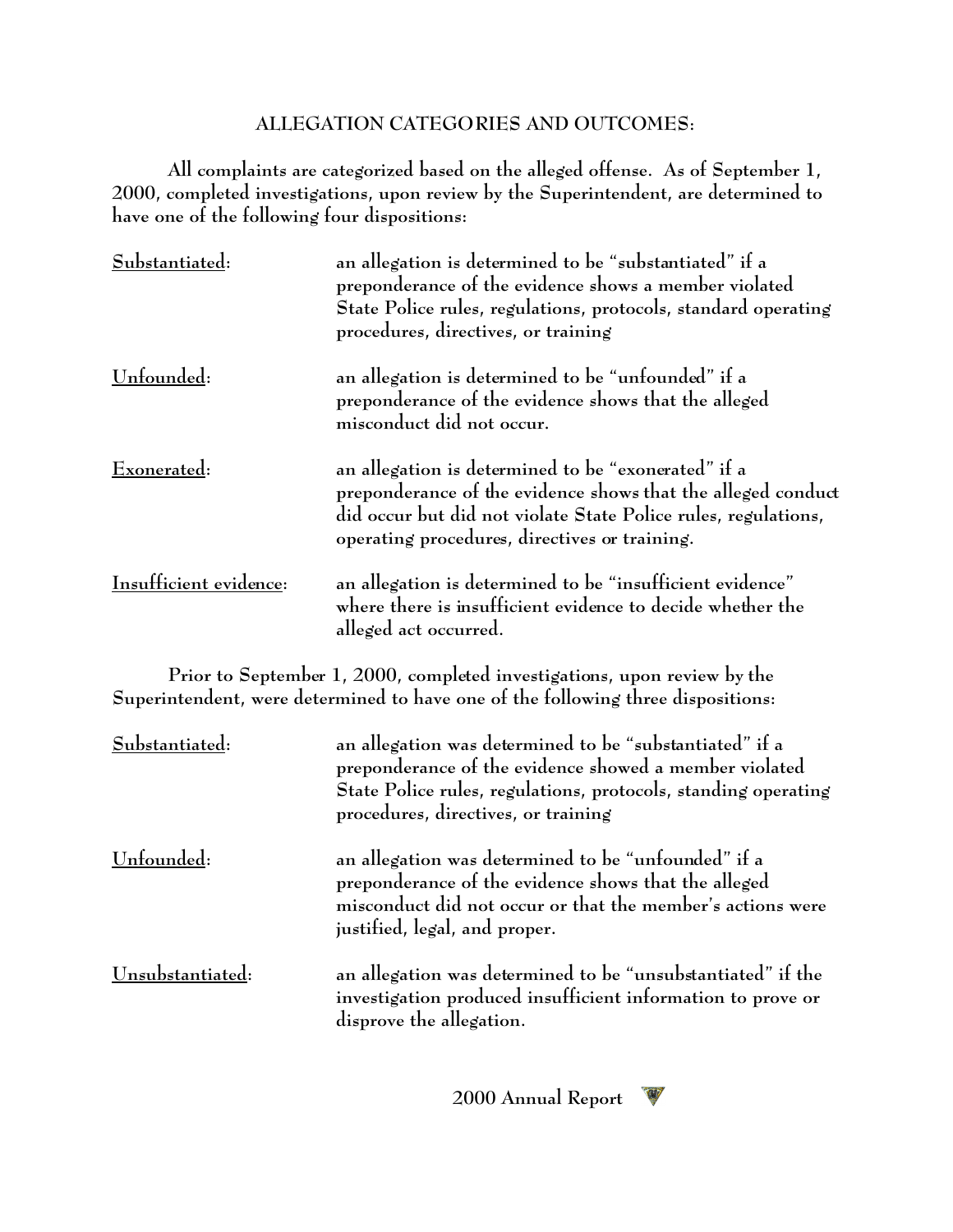**Of the 469 citizen initiated complaints in 2000, 174 have been resolved. During the intake phase 67 were closed by investigation and/or review of mobile video recordings of the incidents where the evidence showed that there were no violations of State Police policies or procedures. In addition, 107 investigations were completed. Of the 107 completed investigations, 10 (9.3%) resulted in a substantiated finding. Investigation continues into 295 citizen complaints.**

**Of the 115 complaints initiated by State Police supervisors or members in 2000, 34 investigations were completed. Of the 34 completed, 18 (52.9%) resulted in substantiated findings. Eighty-one of these complaints are pending investigation.**

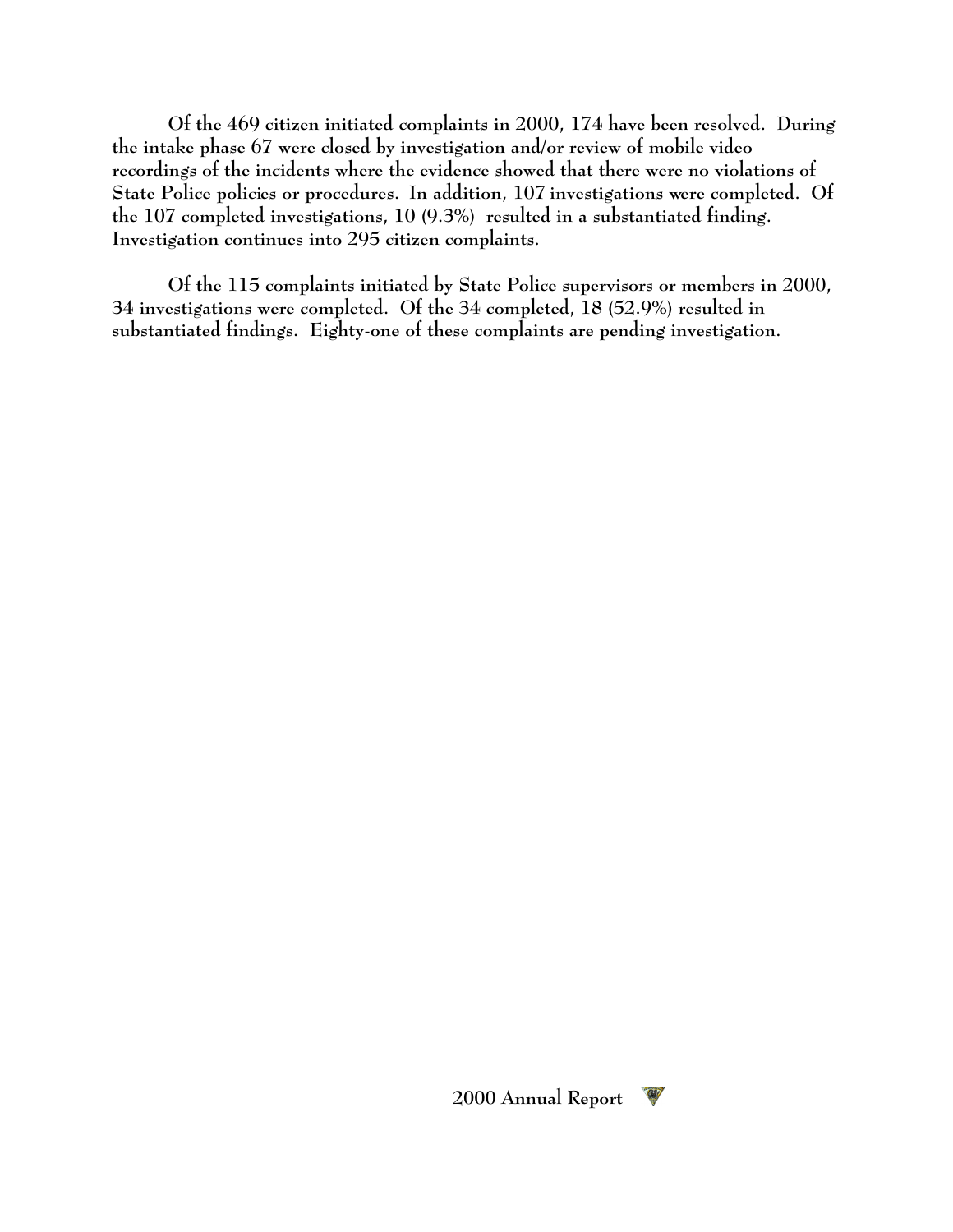## **YEAR 2000 SUMMARY OF NEW COMPLAINTS AND COMPLETED CASES:**

**The left side of the following table summarizes the total number of complaints received by the Office of Professional Standards during the year 2000 that resulted in Internal Investigations, the origin of the complaints, the total number of Principals (members of the Division who have been identified as the subjects of the investigations), and the general categories of the allegations. The right side summarizes the adjudication of cases by category that occurred during the year 2000, which include complaints from 1999 and earlier:**

**Please refer to the tables on the following page.<sup>1</sup>**

**<sup>1</sup>Note: The intake and disposition of complaints is an ongoing process. During investigations matters may be reclassified. During the year, the Division also reports case data to the federal monitors as well as to the Office of the Attorney General which each publish case data. Due to the fluid nature of the handling of these matters, slight numerical differences may exist if the reports are compared.**

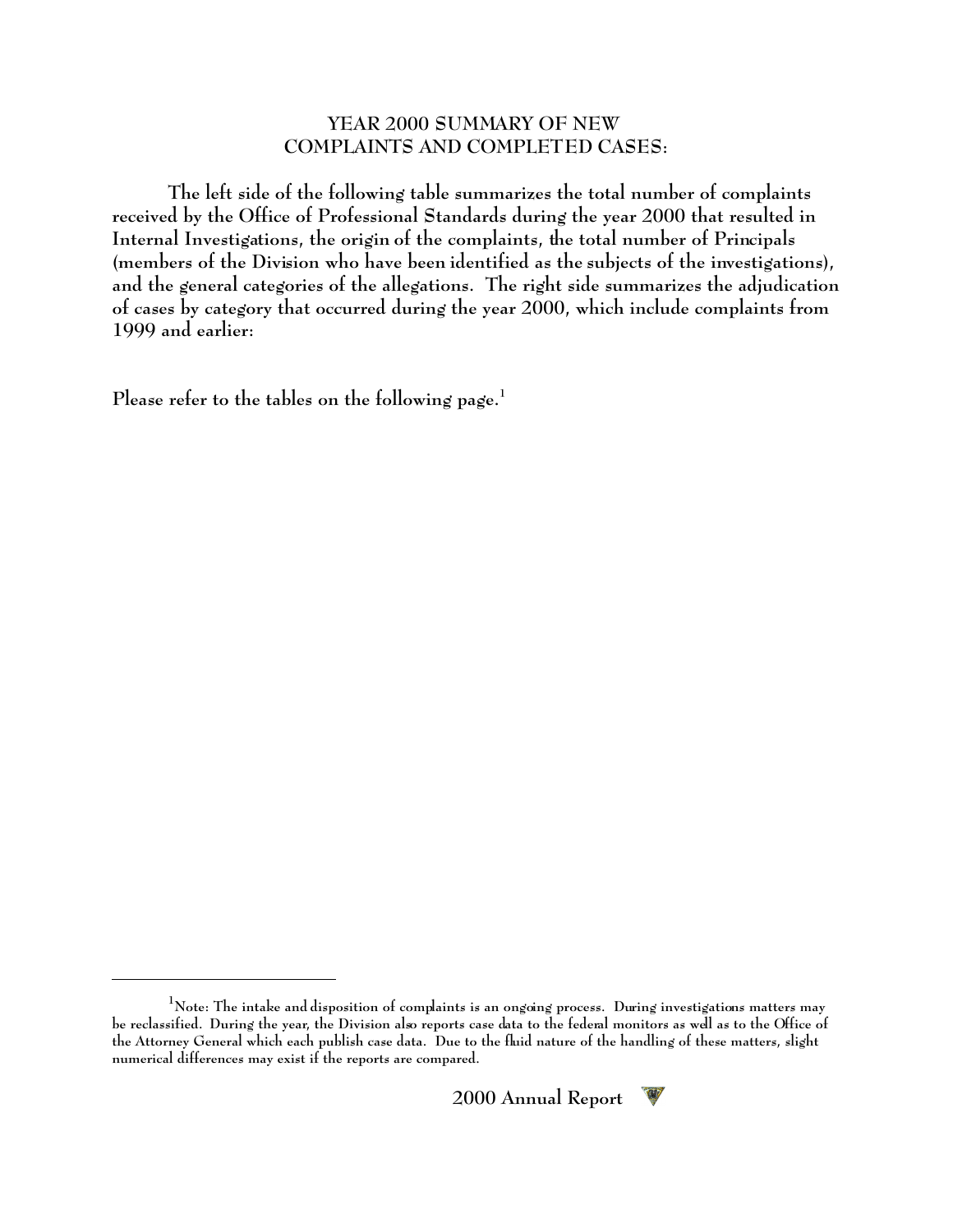## **NEW JERSEY STATE POLICE, OFFICE OF PROFESSIONAL STANDARDS SUMMARY OF NEW COMPLAINTS REPORTING PERIOD: JANUARY 1, 2000 THROUGH DECEMBER 31, 2000**

| 2000 Cases Received by Category for Internal Investigation |                         |                |                          |  |
|------------------------------------------------------------|-------------------------|----------------|--------------------------|--|
| Complaint Classification                                   | Origin                  |                | Principals               |  |
|                                                            | Public                  | ${\bf SP}$     |                          |  |
| Improper Search                                            | 7                       |                | $\overline{5}$           |  |
| Theft                                                      | $\overline{\mathbf{4}}$ | $\overline{a}$ | 6                        |  |
| Assault                                                    | 45                      | $\mathfrak{Z}$ | 53                       |  |
| Excessive Force                                            | $\overline{\mathbf{4}}$ |                | $\overline{\mathcal{I}}$ |  |
| Differential Treatment                                     | 79                      |                | 81                       |  |
| Other Harassment                                           | 44                      | 3              | 43                       |  |
| Domestic Violence                                          | $\bf 8$                 | $\mathfrak{Z}$ | 15                       |  |
| Drug Violation                                             | $\mathbf{1}$            | $\overline{a}$ | $\overline{a}$           |  |
| Alcohol Violation                                          |                         | $\mathbf{1}$   | $\mathbf{1}$             |  |
| Failure to Perform Duty                                    | 42                      | 26             | 62                       |  |
| Driving Violation                                          | 43                      | $\mathbf 1$    | 33                       |  |
| Attitude and Demeanor                                      | 110                     | $\mathbf 1$    | 111                      |  |
| Admin. Violations                                          | 12                      | 61             | 78                       |  |
| Other                                                      | 70                      | 12             | 78                       |  |
| <b>TOTALS</b>                                              | 469                     | 115            | 575                      |  |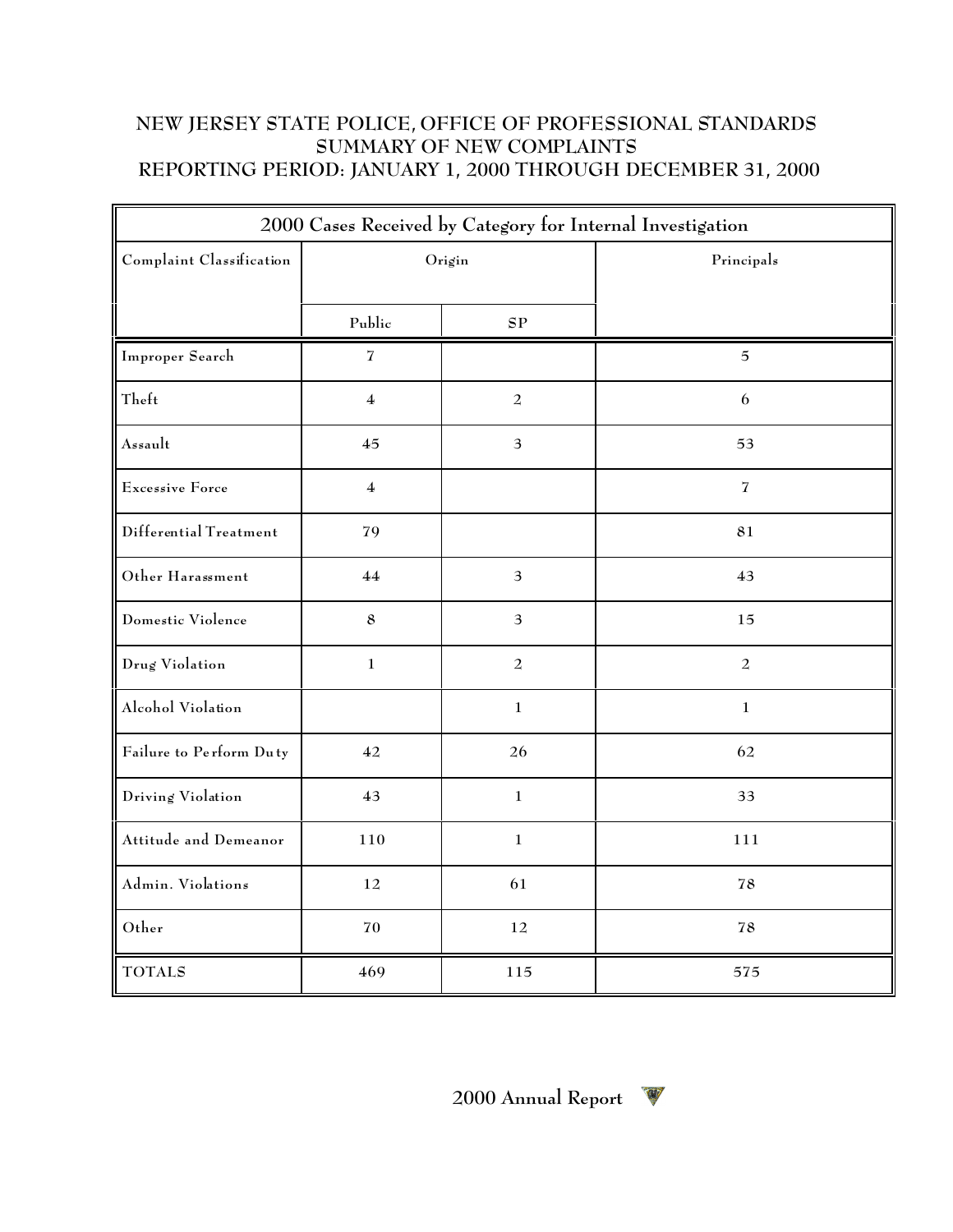## **NEW JERSEY STATE POLICE, OFFICE OF PROFESSIONAL STANDARDS SUMMARY OF COMPLETED CASES REPORTING PERIOD: JANUARY 1, 2000 THROUGH DECEMBER 31, 2000**

| Cases Completed by Category in Year 2000 |                                 |                                             |                                             |                                                                                                              |                |                                                                         |
|------------------------------------------|---------------------------------|---------------------------------------------|---------------------------------------------|--------------------------------------------------------------------------------------------------------------|----------------|-------------------------------------------------------------------------|
| Complaint<br>Classification              | Written<br>Reprimands<br>Issued | Summary<br>Disciplinary<br>Hearings<br>Held | General<br>Disciplinary<br>Hearings<br>Held | Charges Filed<br>Charges Filed<br>General<br>Summary<br>Disciplinary<br>Disciplinary<br>Hearings<br>Hearings |                | Closed as<br>Unfounded,<br>Unsubstantiated,<br>Insufficient<br>Evidence |
| Improper Search                          |                                 |                                             |                                             |                                                                                                              |                | 4                                                                       |
| Theft                                    |                                 |                                             | $\mathbf{1}$                                |                                                                                                              |                | $\mathfrak 3$                                                           |
| Assault                                  |                                 |                                             |                                             |                                                                                                              |                | $\mathbf{9}$                                                            |
| <b>Excessive Force</b>                   |                                 |                                             |                                             |                                                                                                              |                |                                                                         |
| Differential<br>Treatment                |                                 |                                             |                                             |                                                                                                              |                | $27**$                                                                  |
| Other Harassment                         | $\overline{5}$                  |                                             |                                             | $\mathbf{1}$                                                                                                 | $\overline{2}$ |                                                                         |
| Domestic<br>Violence                     | $\mathbf{1}$                    | $\mathbf{1}$                                |                                             | $\sqrt{2}$<br>$\mathbf{3}$                                                                                   |                | $\mathbf 5$                                                             |
| Drug Violation                           |                                 |                                             |                                             |                                                                                                              |                | $\mathbf 1$                                                             |
| Alcohol Violation                        |                                 |                                             |                                             |                                                                                                              |                |                                                                         |
| Failure to<br>Perform Duty               | 6                               |                                             |                                             |                                                                                                              |                | 18                                                                      |
| Driving Violation                        |                                 |                                             |                                             |                                                                                                              |                | 32                                                                      |
| Attitude and<br>Demeanor                 |                                 |                                             |                                             |                                                                                                              |                | 57                                                                      |
| Admin. Violations                        | 64                              | $\overline{a}$                              | $\overline{\mathbf{Z}}$                     | $20\,$                                                                                                       | $17\,$         | $11\,$                                                                  |
| Other                                    |                                 |                                             |                                             |                                                                                                              |                | 45                                                                      |
| <b>TOTALS</b>                            | ${\bf 76}$                      | $\mathfrak{Z}$                              | $\bf 8$                                     | $23\,$                                                                                                       | $22\,$         | 223                                                                     |

**\*\* In 2000, 6 or 22% of the 27 cases closed in the Differential Treatment category resulted in Substantiated secondary allegations.**

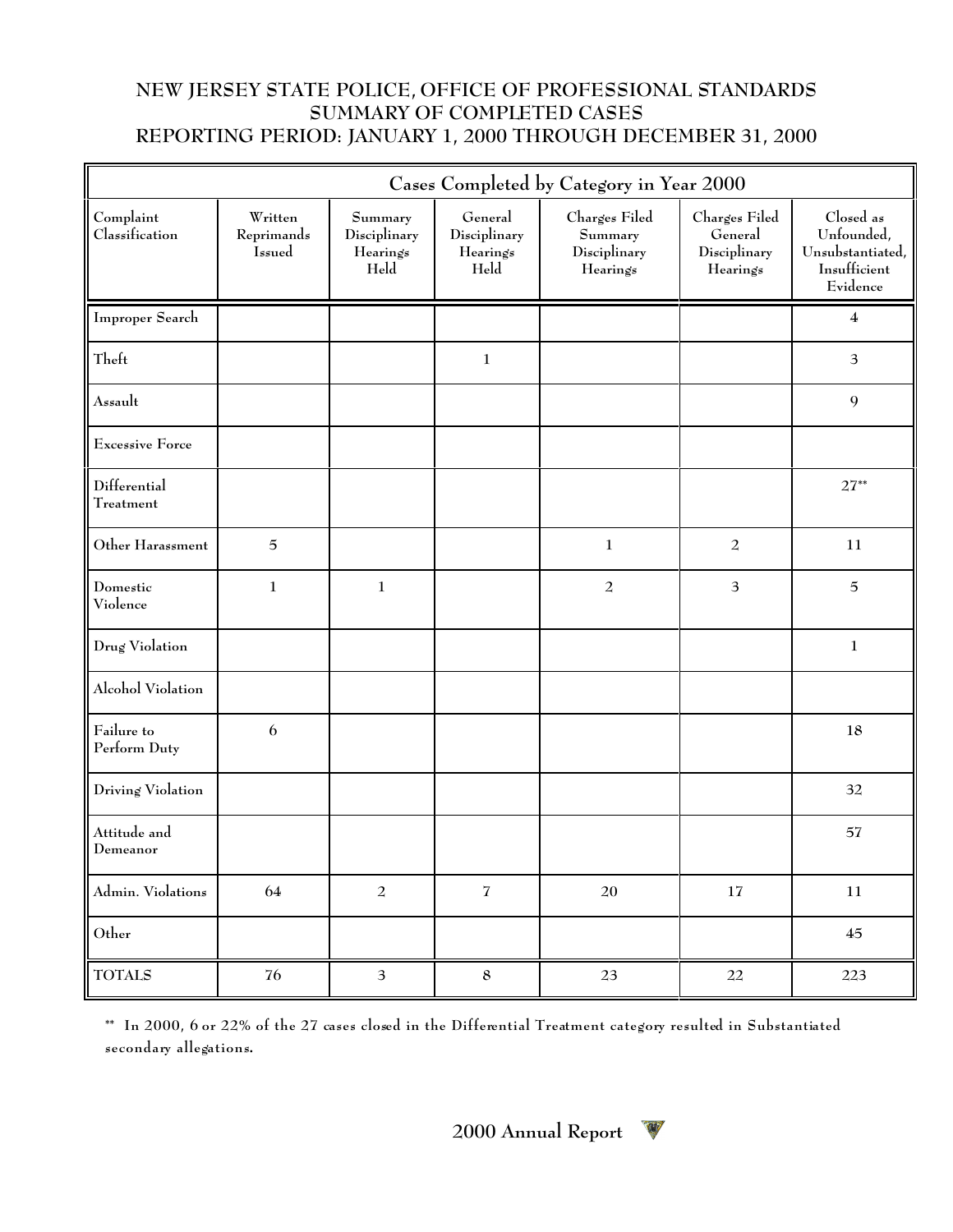## **MAJOR CASE OVERVIEW FOR 2000:**

**During 2000, a small number of the Division's 2,625 enlisted personnel were involved with allegations of serious misconduct. These included administrative violations, violations of the public trust and, in some cases, criminal allegations. The Office of Professional Standards has initiated investigations into these violations which have resulted in the suspension of 4 Division members, and the suspension and subsequent resignation of 1 Division member all pending the completion of the investigation and disposition of the allegations. Please note that one case may appear in more than one category within this report.**

## **MAJOR INVESTIGATIONS SERIOUS MISCONDUCT BREAKDOWN:**

| <b>Criminal Law Violations</b>               |  |
|----------------------------------------------|--|
| $\parallel$ Firearms Use and Related Conduct |  |
| Illegal Drug Use and Related Conduct         |  |

## **MAJOR INVESTIGATIONS SYNOPSIS:**

## **Criminal Violations:**

**Member was suspended after being arrested by a local police department for Obstructing the Administration of Justice, Resisting Arrest, and Failure to Disperse.**

**Member was suspended after being charged with Theft as a result of being observed by other State Police personnel on a surveillance camera in a state police facility removing property he did not own from a secured locker. The member was subsequently found guilty of the aforementioned charge in municipal court.**

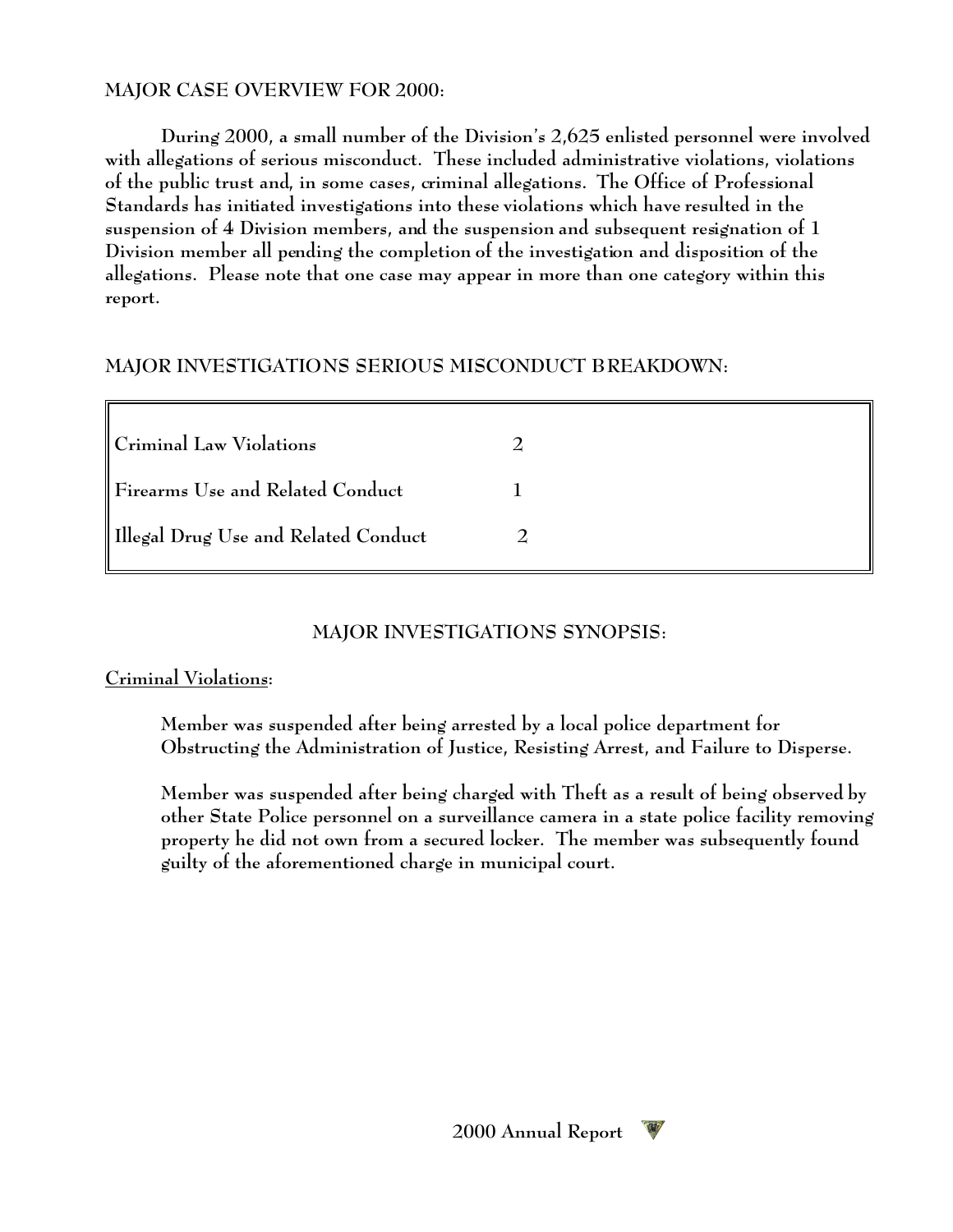## **Firearms Use and Related Conduct:**

**Member was suspended after being arrested by a local police department after an off duty incident involving discharging a weapon and was charged with Criminal Mischief, Possession of a Weapon for Unlawful Purpose, and Tampering with Evidence.**

**Illegal Drug Use and Related Conduct:**

**Member was suspended after an annual Medical Review Examination urine screening was positive for an illegal controlled dangerous substance and the member refused to provide a second mandatory urine specimen. The member subsequently resigned from the Division pending disciplinary charges.**

**Member was suspended after an Office of Professional Standards investigation developed information indicating the member had ingested an illegal controlled dangerous substance off-duty and a subsequent urine screening was positive for the presence of an illegal substance.** 

## **COMPLETED DISCIPLINE:**

**The State Police disciplinary system provides for 3 formal dispositions to substantiated violations of rules and regulations. They are:**

| General Disciplinary Hearing: | may result in termination, suspension of any duration<br>imposed by Superintendent, and/or a reduction in rank<br>and/or grade |  |  |  |
|-------------------------------|--------------------------------------------------------------------------------------------------------------------------------|--|--|--|
|                               | Summary Disciplinary Hearing: may result in a suspension of up to 30 days                                                      |  |  |  |
| <u>Written Reprimand:</u>     | may result in a suspension of up to 5 days                                                                                     |  |  |  |

**SYNOPSIS OF MAJOR DISCIPLINE:**

**The following is a synopsis of discipline imposed as a result of General and Summary Disciplinary Hearings during 2000:**

**Member plead guilty to violating rules and regulations regarding properly reporting his activities and was suspended for 30 days.**

**Member plead guilty to violating rules and regulations regarding dissemination of confidential information and was suspended for 10 days.**

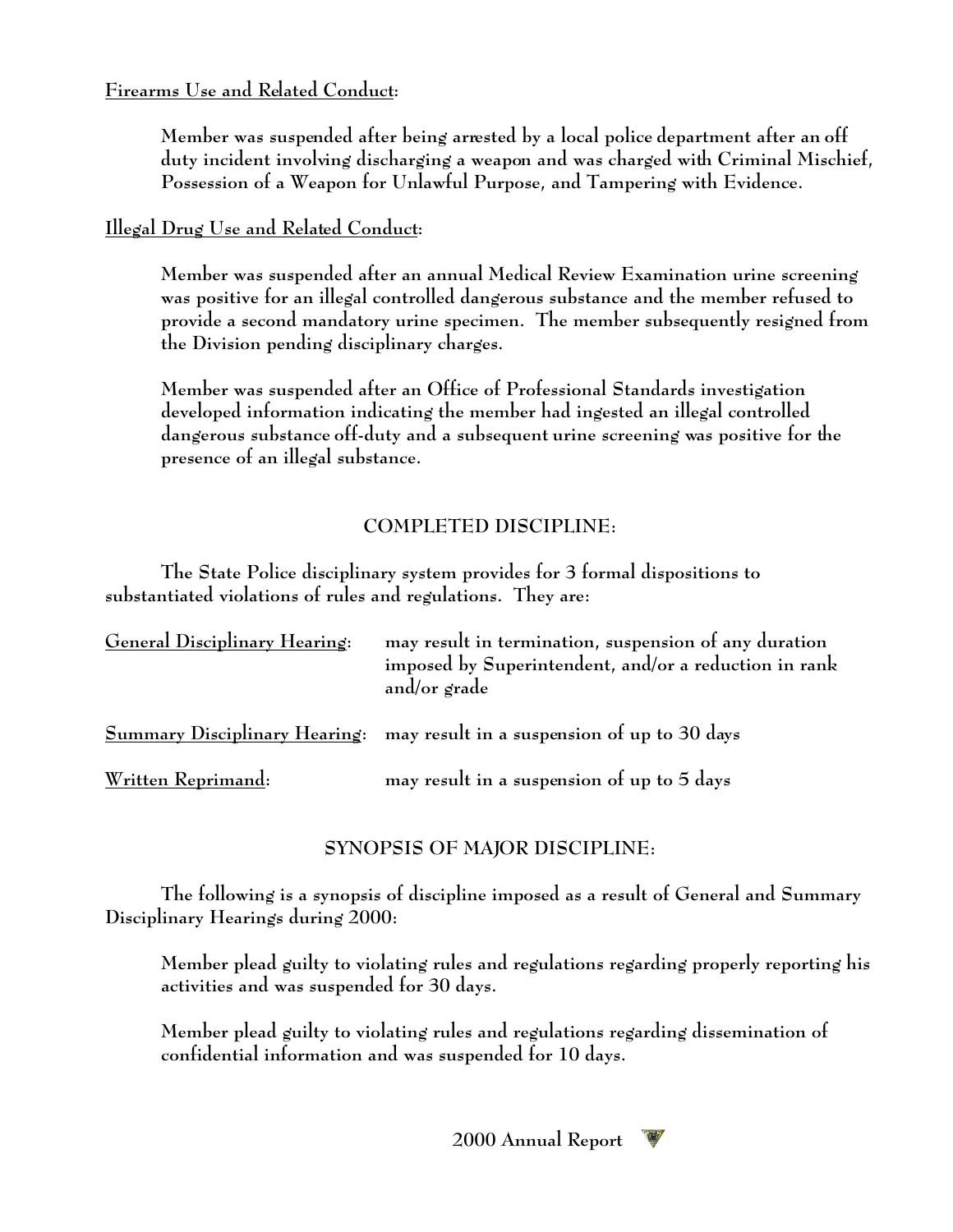**Member plead guilty to being culpably inefficient by not taking any enforcement action during a one month period and was suspended for 5 days.**

**Member plead guilty to providing misinformation during an internal investigation and was suspended for 20 days.**

**Member plead guilty to violating rules and regulations regarding possession of unauthorized weapons and was suspended for 30 days.**

**Member plead guilty to being culpably inefficient with regard to duties as a supervisor and was suspended for 6 months.**

**Member plead guilty to bringing discredit to the division with regard to operation of a motor vehicle off duty and was suspended 30 days.** 

**Member was found guilty of violating the Attorney General's Law Enforcement Drug Testing Policy and was terminated from the State Police.**

**Member was found guilty of official misconduct (inappropriately accepting cash from a motorist in return for not performing his official duty) and was terminated from the State Police.** 

**Member was separated from the Division when a pre-trial agreement in which the member agreed to resign was enforced.**

**Member was charged with improper handling of a prisoner and appeared at a General Disciplinary Hearing. This matter is pending a decision by the Superintendent.**

**In addition, three members resigned/retired from the Division of State Police in lieu of disciplinary hearings. Seven other enlisted members retired during 2000 with pending internal investigations. Three of these investigations were subsequently completed with recommended discipline.**

**The Office of Professional Standards has 23 General Disciplinary Hearings and 22 Summary Discipline Hearings scheduled to be held in 2001.**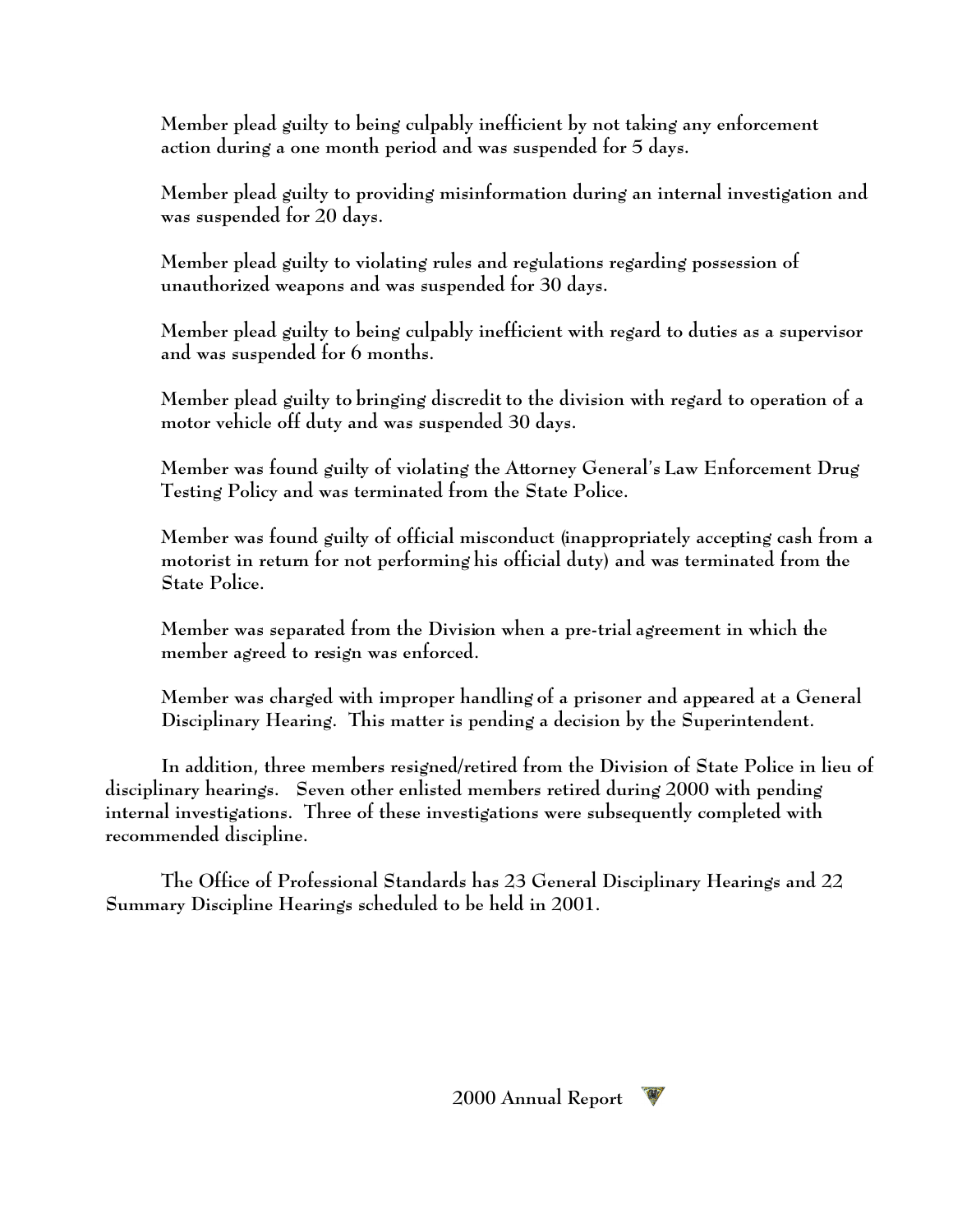#### **SYNOPSIS OF MINOR DISCIPLINE:**

**In addition to disciplinary hearings, during the year 2000 there were 76 Written Reprimands issued by the Superintendent for a variety of offenses. These include suspensions from 0 to 5 days. The following is a synopsis of Written Reprimands issued by the Superintendent:**

**Fourteen were issued for Lost Equipment**

**Twelve were issued for violations of unit scheduling and work assignment policies uncovered during an audit of a specific unit's activities.**

**Eleven were issued for Failure to Comply with Orders, Policies or Directives**

**Nine were issued for Failing to Call in Motor Vehicle Stops**

**Nine were issued for Incomplete, Erroneous or False Reports**

**Six were issued for Questionable Conduct**

**Six were issued for Engaging in Inappropriate Comments**

**Three were issued for Culpable Inefficiency**

**Two were issued for Leaving Assigned Patrol Area**

**One was issued for Failure to Appear in Court**

**One was issued for Failure to Safeguard Evidence**

**One was issued for a Domestic Dispute**

**One was issued for Failing to take an Internal Complaint**

**One was issued for Failure to Perform Duty**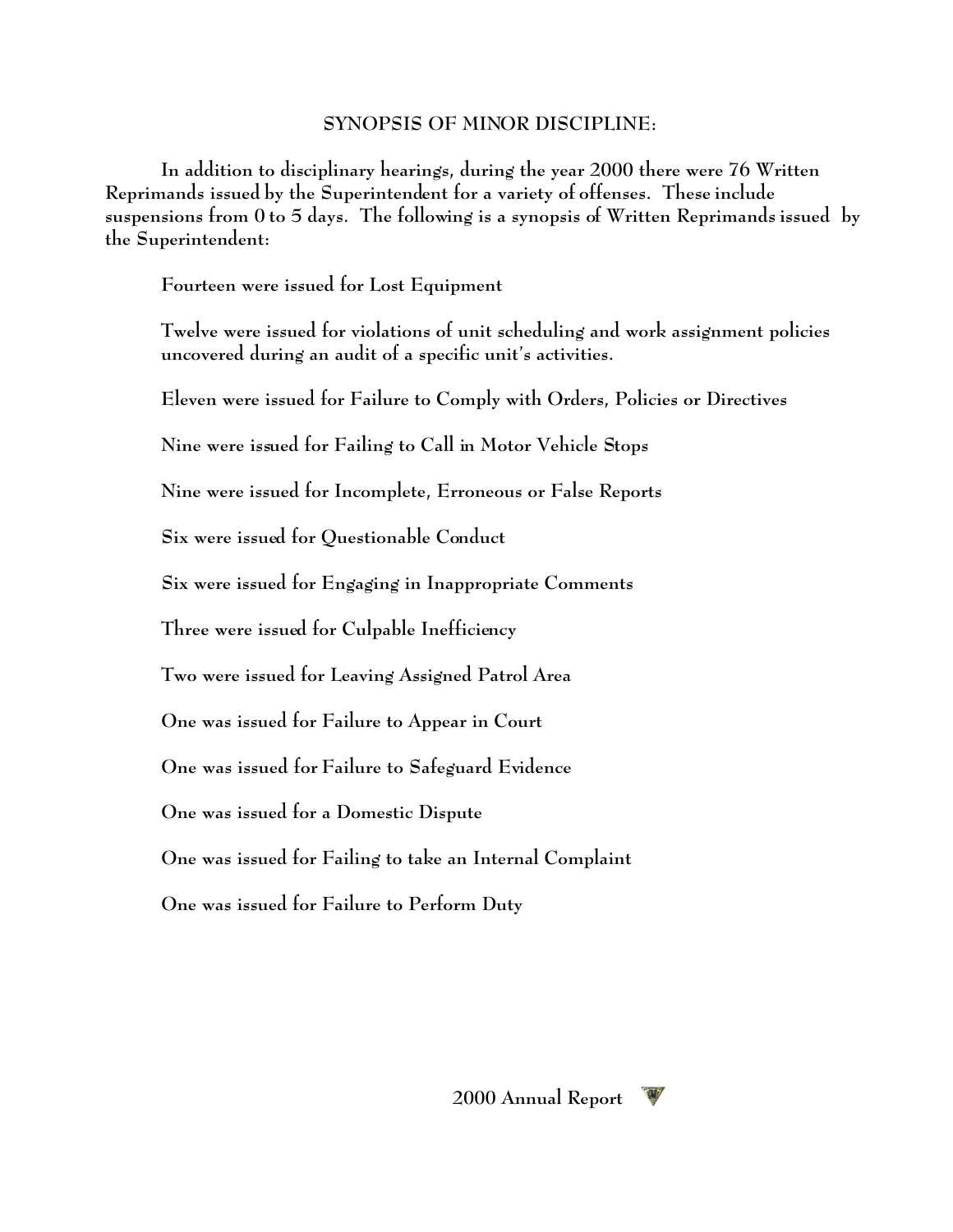#### **OTHER CORRECTIVE ACTIONS:**

**The Superintendent, in conjunction with the Office of Professional Standards, implemented a Written Warning Program during the year 2000 in which inappropriate or deficient conduct by a member not appropriate for or not requiring a disciplinary sanction may be documented in a formal manner. The institution of the Written Warning Program was designed to appraise and improve individual performance of members where minor, procedural deficiencies are noted which may or may not constitute a violation of a Rule, Regulation or Order.** 

**The Written Warning is issued by the Office of Professional Standards at the direction of the Superintendent as a result of a review of an internal investigation, a mobile video recording or by other means by which the Superintendent becomes aware of the specific conduct deemed to be inappropriate. The Written Warning does not impact upon a member's promotional eligibility, record of conduct or consideration for a specialist selection. The Written Warning remains active for monitoring purposes for five years so that in the event that a member engages in similar inappropriate conduct, the affected member's conduct for any repetitive violation will be closely scrutinized and may result in discipline or further counseling.** 

**In the year 2000, eighteen Written Warnings were issued to members whose conduct ranged from unprofessional or inappropriate comments made during a motor vehicle stop, to failure to take appropriate action as a member or supervisor when receiving a citizen complaint. In addition, the Office of Professional Standards is in the process of issuing 37 Written Warnings as the result of an investigation into violations of unit scheduling and administrative practices.**

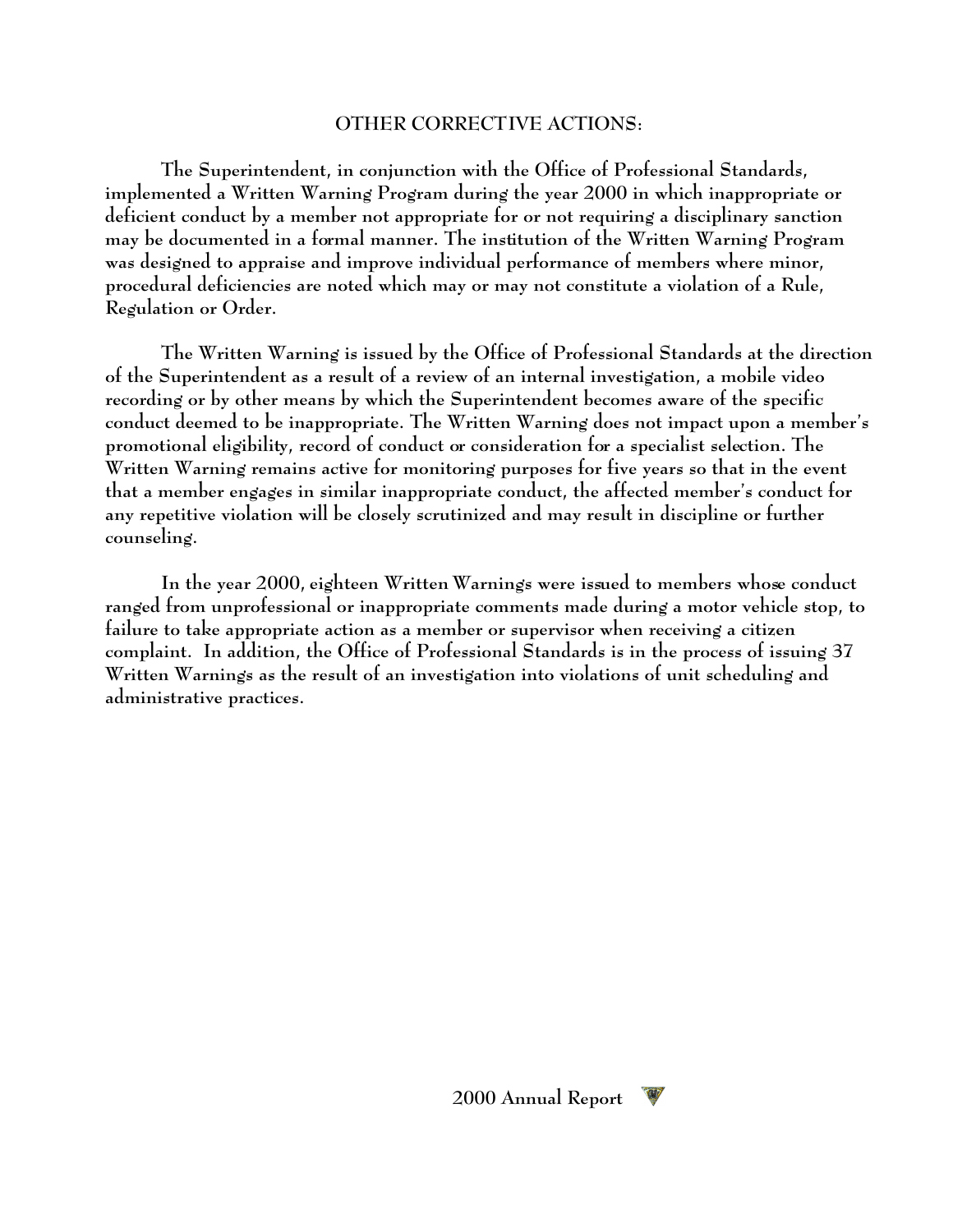## **PROSECUTIONS FOR FALSE CITIZEN COMPLAINTS:**

**The Division of State Police takes citizen complaints seriously and fully investigates them . However, if a complaint is found to be fabricated and maliciously pursued, the complainant may be subject to criminal prosecution.** 

**Several cases were referred to the Office of the Attorney General for review when evidence clearly showed that the allegations against members of the Division were false. Three persons were successfully prosecuted during the year 2000:**

**Complainant was charged after his notarized statement alleging misconduct by a member was proven to be false. The motor vehicle stop was captured on video and audio and the complainant's allegations were found to be false.** 

**Complainant was prosecuted after testifying before a municipal court judge about a motor vehicle violation. The complainant made false allegations against a member during his testimony. When the municipal court judge reviewed an audio and video recording of the motor vehicle stop, the judge found the complainant to be untruthful. The complainant was indicted and prosecuted for False Swearing.**

**Complainant alleged that a member threatened him during a motor vehicle stop. A review of the audio and video recording of the stop showed that the complainant's allegation was false. The complainant was indicted for Falsely Incriminating Another.**

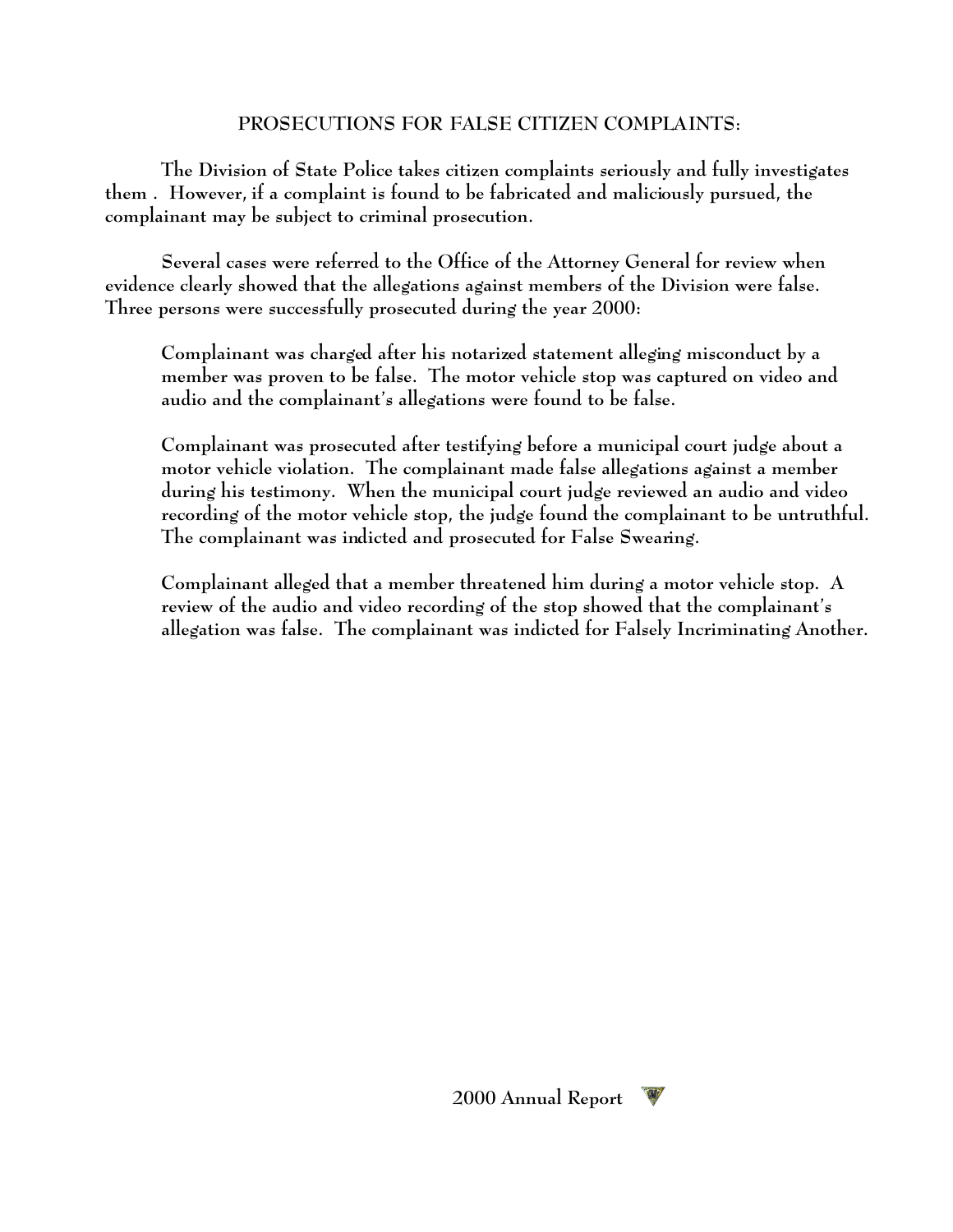## **COMPLIMENTS RECEIVED IN 2000:**

**During 2000, the Division of State Police received 1,424 citizen compliments regarding actions by enlisted members. The aforementioned citizen compliments were received in one of the following four manners, citizen generated letters of appreciation, the New Jersey State Police Citizen Compliment/Complaint Form, the Office of Professional Standards Toll-free Compliment/Complaint Hotline (both of which were initiated in April of 2000), and e-mails. Following is a breakdown of the citizen compliments received during the past year:**

| Letters of Appreciation:           | 854   |
|------------------------------------|-------|
| Citizen Compliment/Complaint form: | 537   |
| Toll-free Hotline:                 | 29    |
| E-mail:                            |       |
| Total                              | 1.424 |